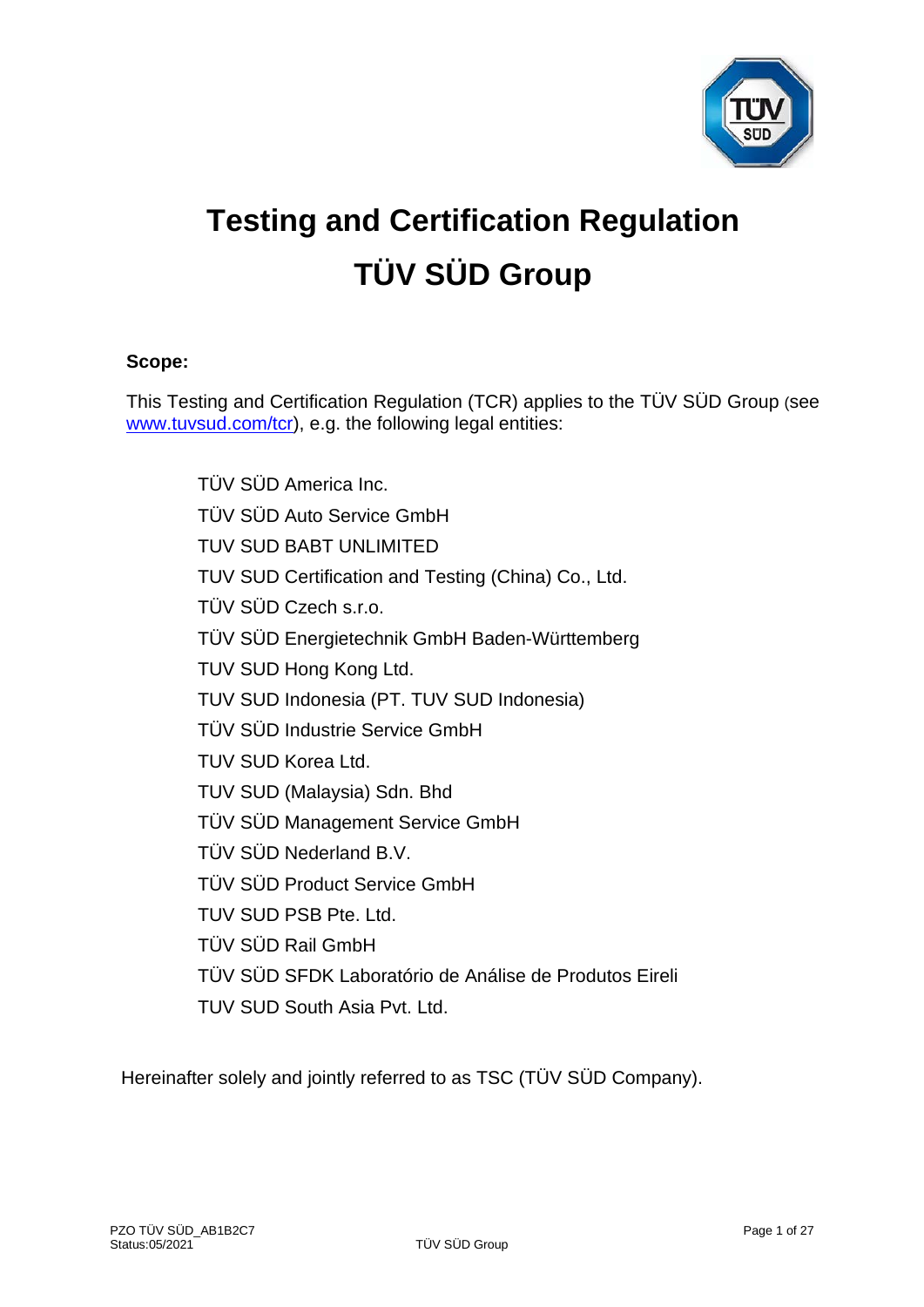

The Testing and Certification Regulation applies to:

- the testing and/or certification of products, processes, services and projects (hereinafter collectively referred to as products),
- the auditing and certification of management systems (hereinafter referred to as system).

In as far as clients have concluded multiple contracts for obtaining a certificate (separate contract partner(s) for the service contract and the certification contract with the latter being the TSC to which the contract-relevant Certification Bodies is/are affiliated), the provisions of the TCR will apply to the contractual relationship between the "Certification Body TSCs" and the client.

This Testing and Certification Regulation shall replace previous versions. They will become effective on May 1st 2021 and remain valid until a new version is issued.

In case of doubt, the German version shall be authoritative for work related to Certification Bodies according to ISO/IEC 17000ff located in Germany. For all other Certification Bodies, the English version shall be authoritative. Certification Bodies are independent third parties that confirm the conformity of products, processes, services, systems or persons within the scope of certification schemes.

This Testing and Certification Regulation are governed by the law of the country of the TSC which includes the Certification Body relevant for the requested service.

This Testing and Certification Regulation comprise a number of modules; in general module A applies to all TSC; the remaining modules apply as appropriate and may amend, replace or denote as not applicable any regulations in other modules (Module A gets completed by Modules B1/B2. Modules A and B get completed/ changed/replaced by the relevant Module C).

In the context of C-modules any references to the Certification Body or TSC shall be construed as references to the Certification Body concerned. If there are any conflicts between the respective C-module and other sections of this document the respective C-module shall take precedence.

The full version of the Testing and Certification Regulation covers the Modules A, B1, B2 and C1 to C7.

For certain areas combinations of particular Modules are available.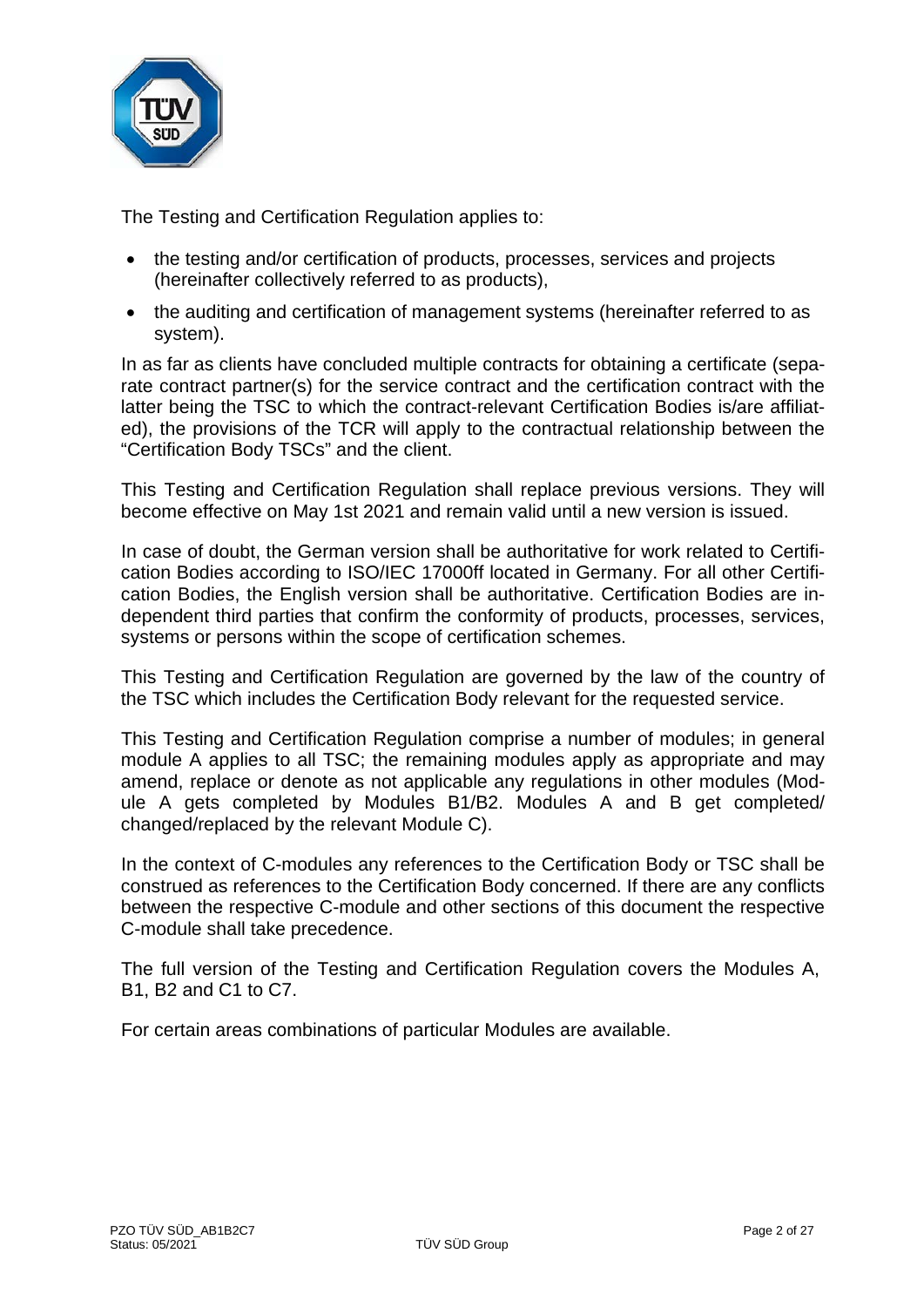

| <b>Contents</b> |                                                                                                                                                                                                                                                                                                                                                                                                                                                                  | Page |
|-----------------|------------------------------------------------------------------------------------------------------------------------------------------------------------------------------------------------------------------------------------------------------------------------------------------------------------------------------------------------------------------------------------------------------------------------------------------------------------------|------|
|                 | Module A) General regulations                                                                                                                                                                                                                                                                                                                                                                                                                                    | 4    |
|                 | Module B1) Special regulations for product testing and certification                                                                                                                                                                                                                                                                                                                                                                                             | 15   |
|                 | Module B2) Special regulations for management system auditing and<br>certification                                                                                                                                                                                                                                                                                                                                                                               | 20   |
|                 | Module C7) Special terms and conditions for the area of grid<br>compatibility – Certification of Power Generating Units<br>(PGU), Systems and Storage Systems (PGS) as well as<br>their Components according to FGW e.V. Fördergesell-<br>schaft Windenergie, a German public association for the<br>renewable energy sector) Technical Guideline Part 8 (TG<br>8), TÜV SÜD Industrie Service GmbH (TÜV SÜD IS) and<br>TÜV SÜD Product Service GmbH (TÜV SÜD PS) | 26   |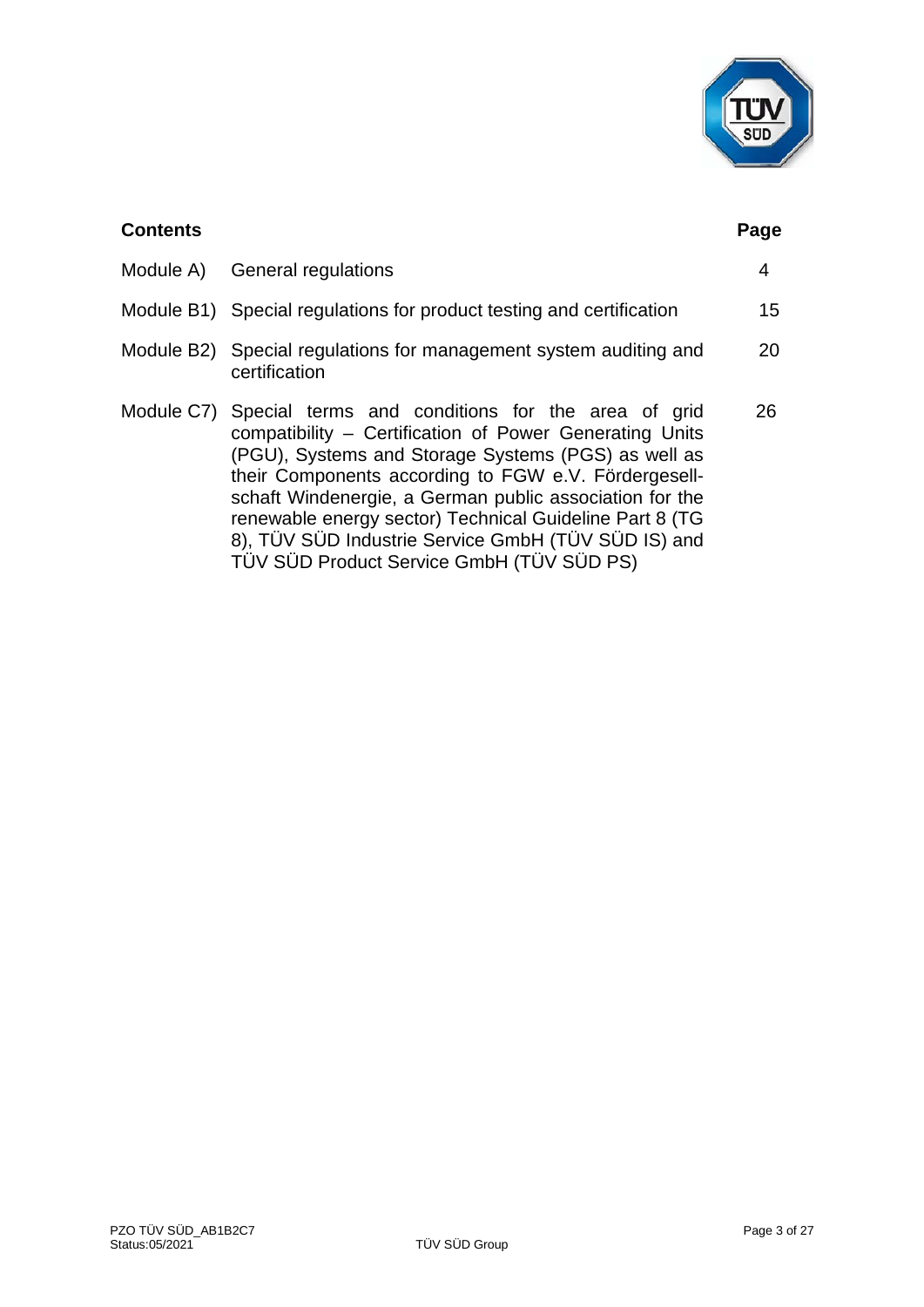

# **Module A) General regulations**

#### **A-1. General**

A-1.1 This Testing and Certification Regulation applies to tests, audits, conformity assessment procedures as per EU Directives and EU Regulations, or on basis of other appointments as well as all other certification activities carried out by TSC. The services offered by TSC also include information on normative requirements or approval procedures.

> The client knows that to ensure independence, impartiality and objectivity, the Certification Body and/or TSC cannot combine the testing and certification services that form the subject matter of the contract with consulting services regarding the subject matter of testing and/or certification.

> The client undertakes to inform the Certification Body without delay of any consulting services by TSC or a TSC affiliated company received by the client.

> Any jeopardizing of the Certification Body's independence, impartiality and objectivity on the grounds of consulting services will entitle TSC to terminate this contract without notice for important reasons as set forth in Section A-1.8 II.

- A-1.2 A certificate only becomes valid after all financial and technical requirements in connection with the test/audit and product/system certification have been fulfilled. If a certificate is awarded subject to certain requirements, the certificate holder undertakes to satisfy these requirements within the defined deadlines. If the requirements are not fulfilled within the defined deadlines, the certificate will be deemed withdrawn on expiry of said deadlines and will have to be returned by the certificate holder to the issuing TSC without delay.
- A-1.3 Prior to placing an order, the client shall provide TSC with the name of any other organization that tested/audited/certified the same product or system in a similar way or is in the process of doing so. With each order the client agrees to accept the current version of this Testing and Certification Regulation as part of the contract. Existing contractual relationships are governed by the respectively valid versions of this Testing and Certification Regulation.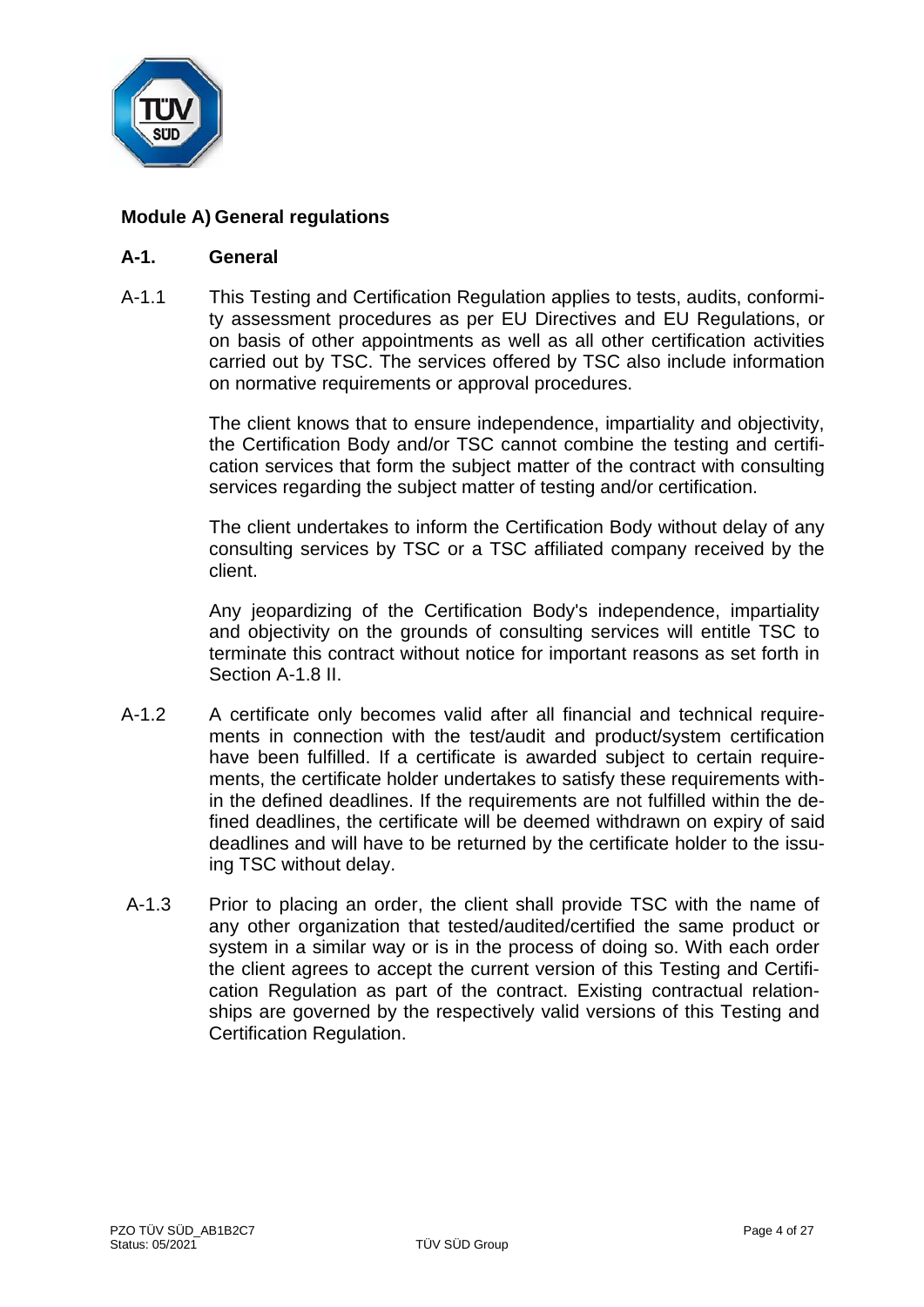

TSC reserves the right to make changes to the Testing and Certification Regulation with effect for the future at any time. In this case, TSC will notify the client of these changes. The client has the right to terminate the contractual relations with TSC in text form within one month after receiving the amendment notification. Otherwise the changes to the Testing and Certification Regulation shall be deemed to be accepted by the client.

The currently valid versions of this Testing and Certification Regulation is available at the TSC of the relevant Certification Body or will be provided free of charge on request.

A-1.4 The Certification Body of the relevant TSC evaluates the documents submitted by the testers/auditors. It decides whether a certificate is to be issued and handles disagreements/appeals concerning certification. Complaints management procedures have been established for each certification process.

> Appeals and complaints shall be addressed directly to the Certification Bodies of the respective TSC. The Certification Bodies maintain documented appeals and complaints management procedures. A description of these procedures is made available to the public.

> Costs born by the evaluation of such appeals or complaints may be borne by the client.

> The Certification Body will forward to the certified clients in question any complaints about certified products or systems received by TSC within an appropriate period of time.

A-1.5 Certificates, certificates of conformity, test certificates based on EU Directives and EU Regulations, standards or other criteria always relate to the version of the relevant directives, regulations, standards or other criteria valid on the date of issue of the certificate unless otherwise stated on the certificate.

> The Certification Body only issues a certificate or other attestation if the product or system at the time of certificate issue fulfills all certificationrelevant legal requirements, applicable standards, and other certificationrelevant criteria. The date on which the order is placed and/or the contract concluded is irrelevant in this regard.

> A certificate or attestation may be issued in hard copy and/or in digital form.

> A granted certificate makes no statement concerning the marketability of a certified product unless otherwise stated on the certificate.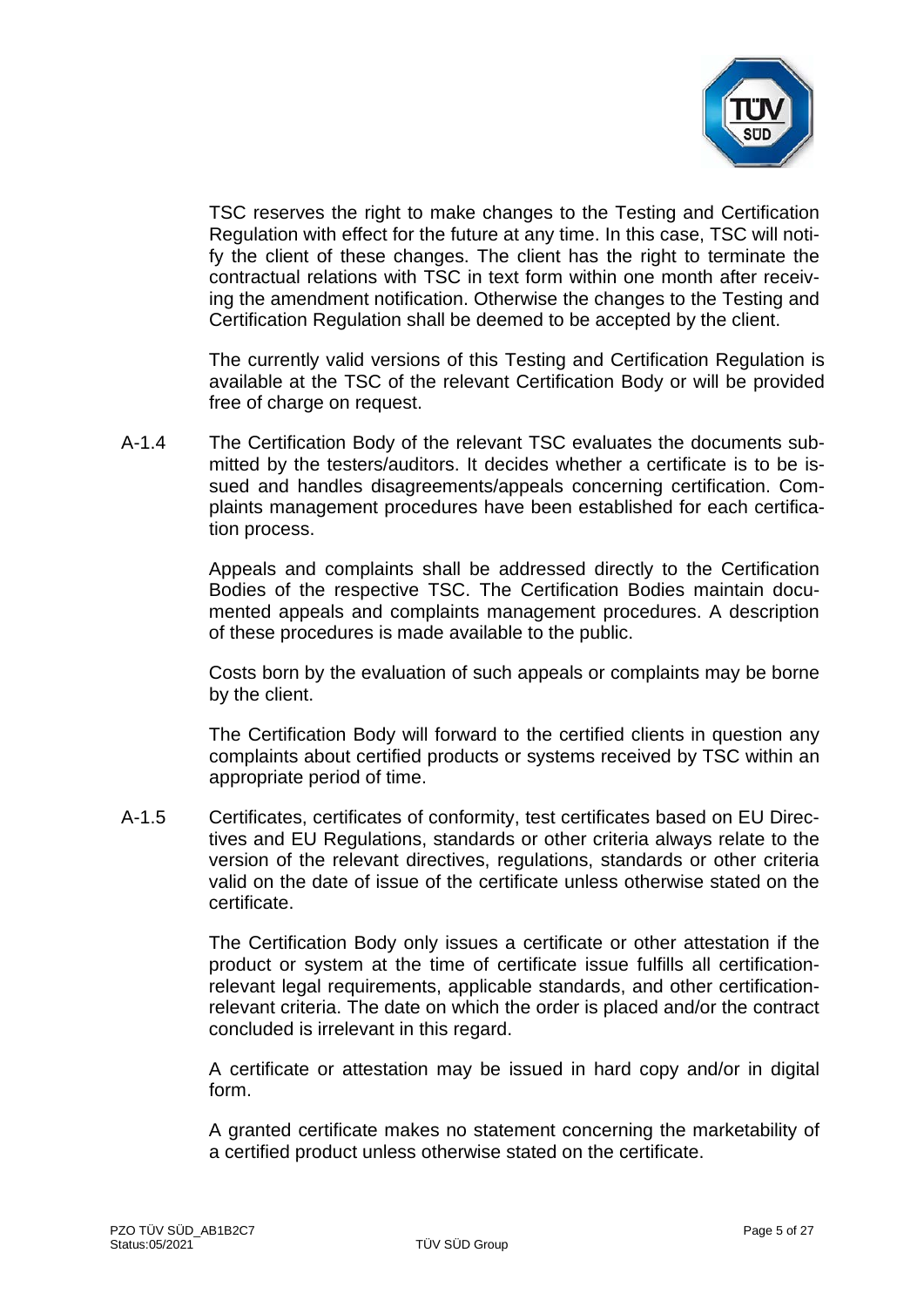

The certificate holder must at all times reference the pertinent annexes of the certificate. The certificate (and any duplicate certificates) is not transferable and shall remain the property of TSC.

Certificates only relating to EU Directives and EU Regulations do not entitle the holder to use a TÜV SÜD certification mark unless otherwise stated on the certificate or determined by the certification scheme.

Any CE marking with the number of Notified Body is only allowed, as long as the use is granted by a valid certificate.

- A-1.6 The client shall ensure that auditors/representatives of the authorized bodies (e. g. regulatory authority, accreditation body or certification scheme owner) are entitled to participate in witness audits on the business premises of the client/manufacturer and/or their subcontractor/supplier.
- A-1.7 Where on-site activities (e. g. audits, inspections) conducted by TÜV SÜD personnel require personal protective equipment, TÜV SÜD and the client shall agree upon supply of such equipment in advance of any visit.
- A.-1.8 Each certificate is subject to the existence of a valid certification contract/order.

The certification contract/order may be terminated in whole or in part, if specific regulations of the certification contract/order not define any other periods of notice:

- I. by termination **without cause**
	- a. for system certifications: with three (3) months notice to the next scheduled audit due date (for the surveillance or the recertification audit respectively) by the certificate holder or TSC.
	- b. for product certifications: with two (2) months notice to the end of the respective calendar year.
	- c. System certification based on EU Directives and EU Regulations are handled by TSC according to A-1.8 I.a.
- II**.** by termination **for cause**.
- A-1.9 If the validity of a certificate ends or if the certificate is revoked, withdrawn or expires irrespective of the reason, the underlying certification contract/order for this certificate will also expire automatically without requiring separate termination. This does not apply if the contracting parties have agreed on continuing the contractual relationship prior to its automatic expiry.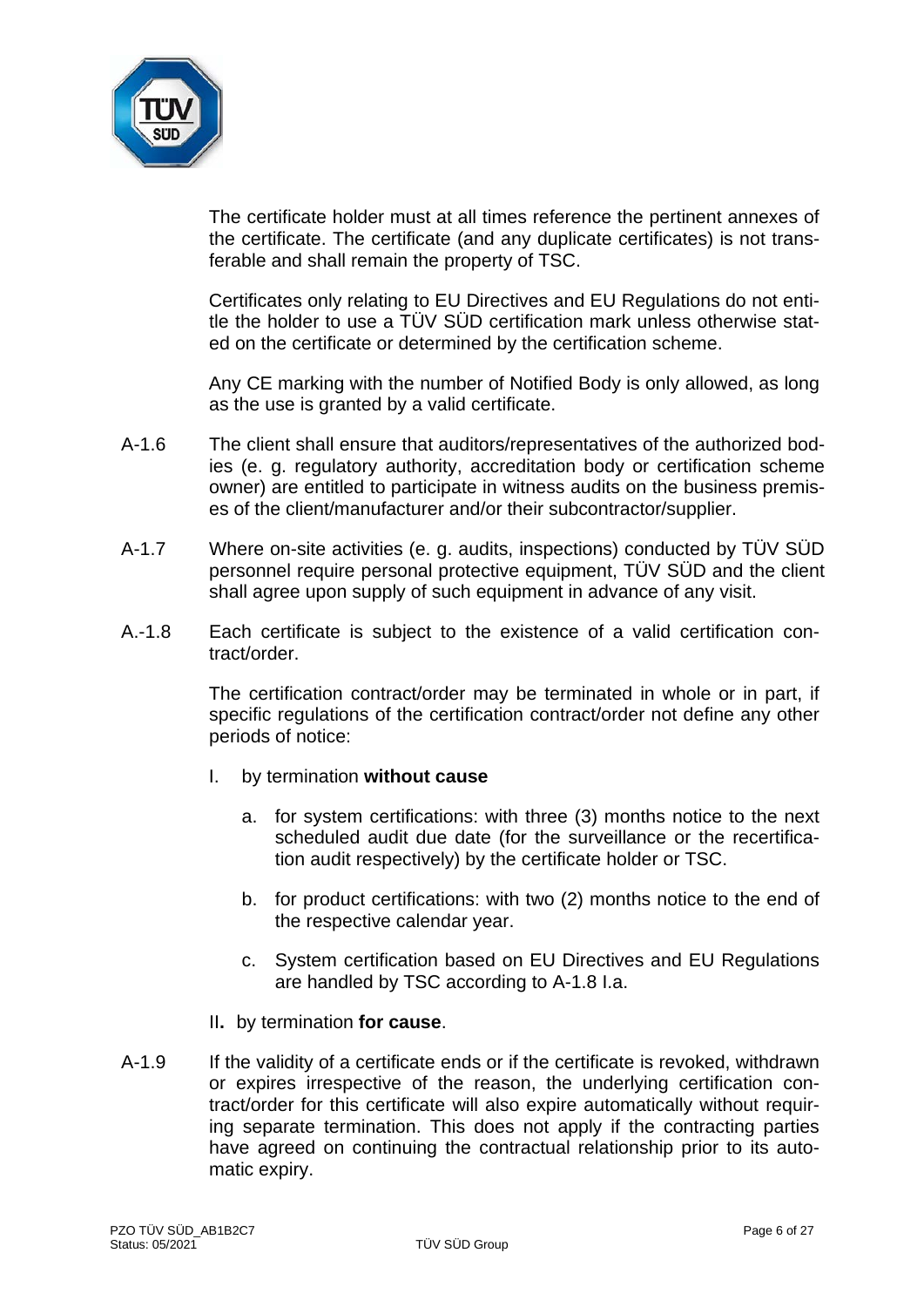

- A-1.10 The expiry of the certification contract/order will not affect any existing claims against the client, e.g. unsettled receivables. All costs and expenses for upcoming surveillance or auditing/testing of the certified system or product already incurred can be claimed.
- A-1.11 The requirements of this Testing and Certification Regulation will applies during the term of the certification contract/order and for three (3) years thereafter (grace period). If only part of the certification contract/order is terminated, the grace period will also apply to the terminated part.
- A-1.12 Should any individual provision of this Testing and Certification Regulation or any part of any provision be or become void or unenforceable, the validity of the remaining Testing and Certification Regulation hereof shall remain unaffected. In such case the void and/or unenforceable provisions shall be replaced by corresponding provisions coming as close as possible to the sense and spirit and purpose of the void and/or unenforceable provision.
- A-1.13 The certificate holder shall ensure that the TSC can audit/inspect the manufacturing facility and other sites specified by the manufacturer as well as critical subcontractors and/or key suppliers and the relevant warehouses of authorized representatives, importers, and branches at any time during regular working hours, including as unannounced audits, at the cost of the certificate holder.

The TSC has the right to take free samples of the certified products for testing to the extent necessary at all of the above sites, including sites owned by parties other than the certificate holder.

#### **A-2. Expiry, withdrawal, revocation, restriction, or suspension of certificates**

- A-2.1 A certificate expires automatically or is deemed to be withdrawn if
- A-2.1.1 the indicated period of validity expires or if the contractual basis for use of the certificate and/or certification mark otherwise ceases to apply,
- A-2.1.2 insolvency proceedings are opened over the certificate holder's assets or the opening of such proceedings is refused for lack of assets and the certificate holder fails to inform the responsible Certification Body in writing and within one month of its application for insolvency proceedings,
- A-2.1.3 the certificate holder permanently discontinues business operations without a legal successor,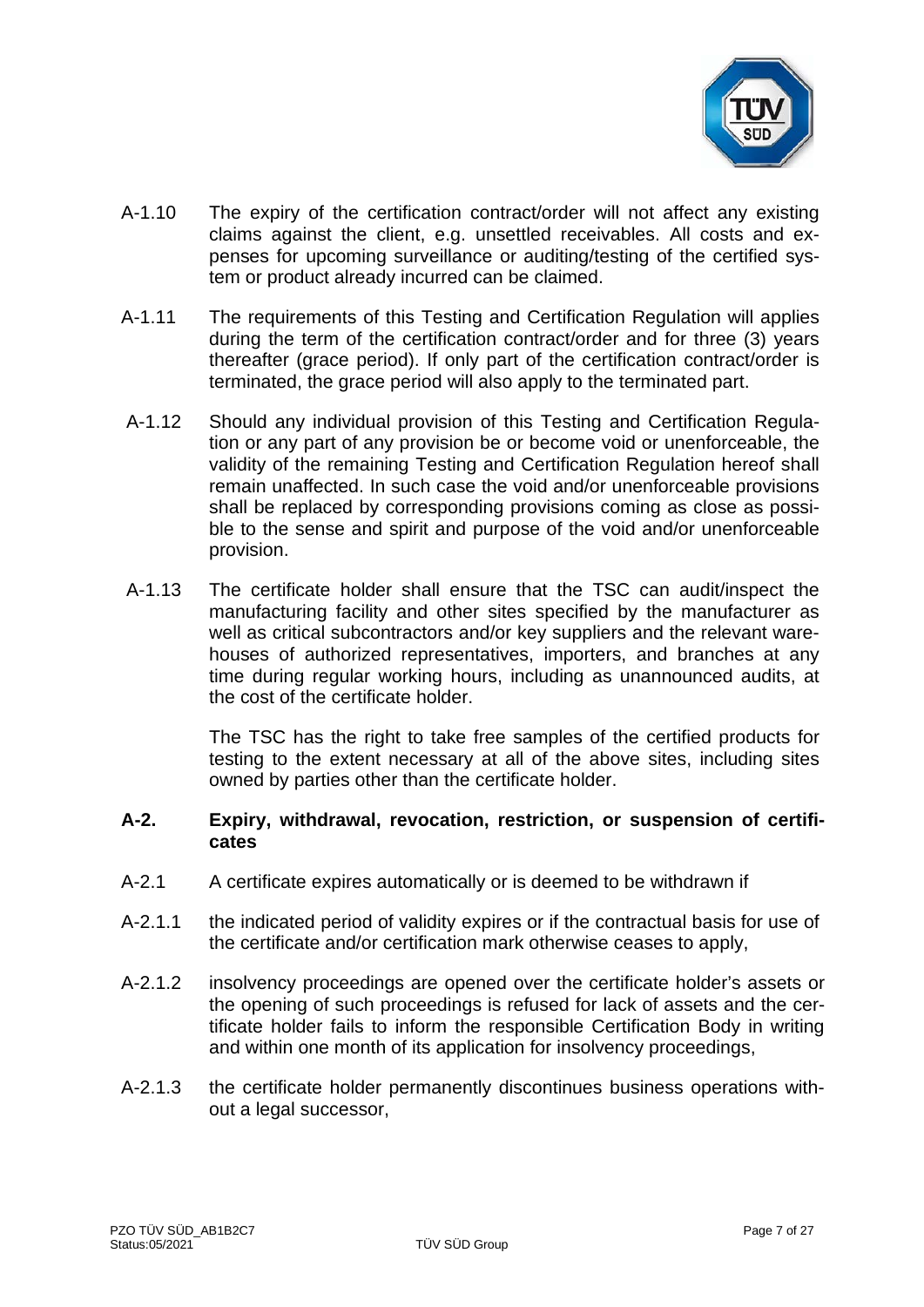

- A-2.1.4 the requirements (e.g. of a regulatory authority, accreditation body or certification scheme owner, codes of practice etc.) on which the certificate is based have changed and the certificate holder is unable to demonstrate within a defined time period at the certificate holder's expense that the product or system conforms to the new requirements through TSC retesting or re-auditing,
- A-2.1.5 the underlying (main) certificate becomes invalid,
- A-2.1.6 the certificate holder is obliged to withdraw the product/certified service from the market,
- A-2.1.7 the product or system has been inadvertently assigned to the wrong basis of evaluation under the scheme rules, e.g. an incorrect class as per the relevant EU Directive and EU Regulation on which conformity assessment is based,
- A-2.1.8 defects or nonconformities are detected in the products or systems; products fail to conform to the certified samples or key prerequisites pertaining to the certified product/system are not or no longer fulfilled.
- A-2.2 The Certification Body in the respective TSC is entitled to suspend, withdraw or revoke a certificate at its own discretion with or without notice, in particular if
- A-2.2.1 further use of a certification mark/certificate is no longer justified, i.e. not or no longer meaningful within the market context or is prohibited by law; in such cases, TSC will provide an alternative certification mark, if possible,
- A-2.2.2 the certificate holder engages in, initiates or tolerates
	- misleading or otherwise unacceptable advertising, in particular with the certification mark, the certificate or the test report,
	- misuse of certificates, certification marks or test reports, or
	- violation of legal provisions when marketing a product tested by a TSC.
- A-2.2.3 the certificate holder fails to pay outstanding invoices within 4 weeks to TSC, despite receiving reminders in text form to that effect,
- A-2.2.4 the certificate holder files for insolvency or similar proceedings under foreign law outside of Germany or the opening of such proceeding is rejected for lack of assets,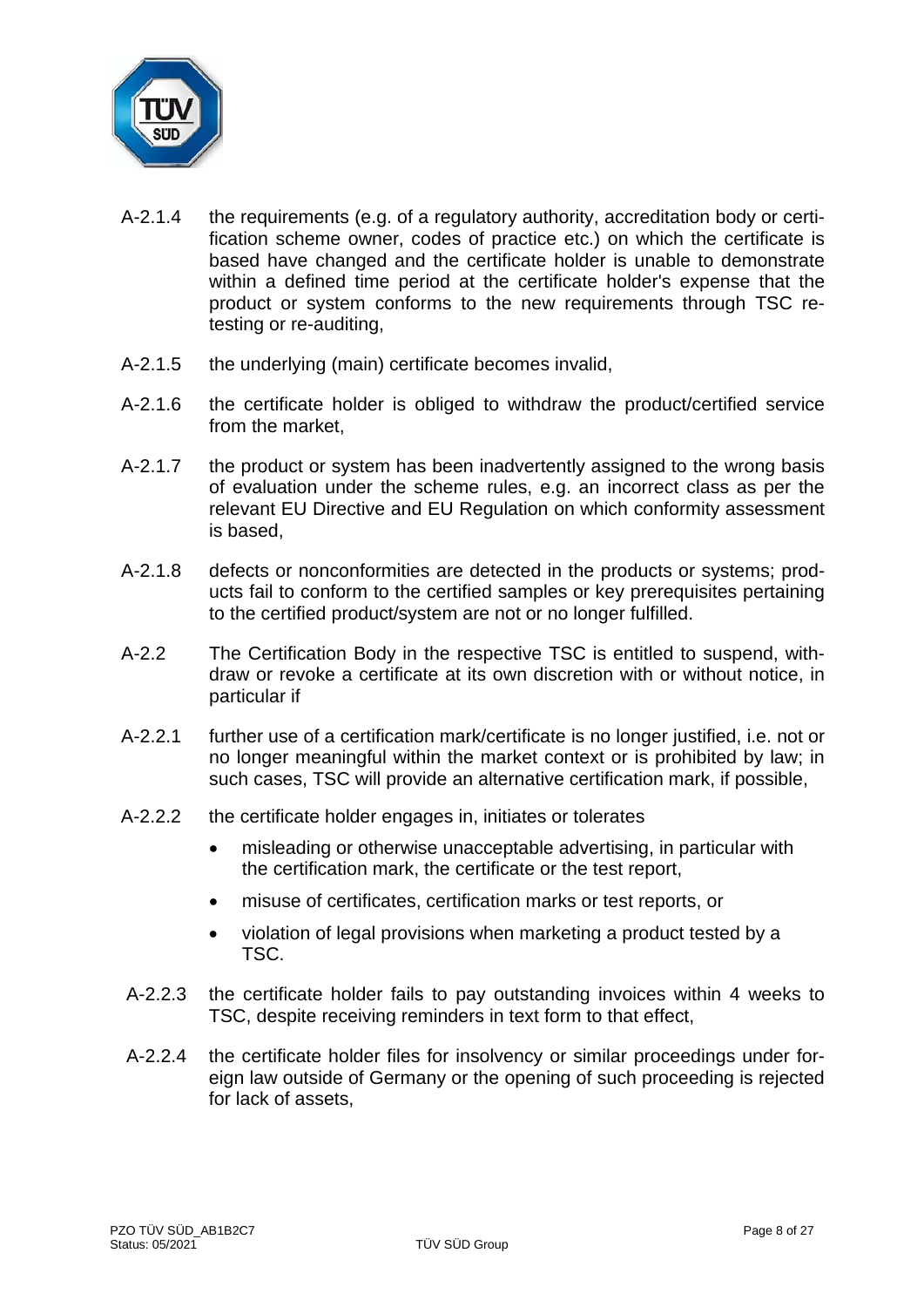

A-2.2.5 the certificate holder violates this Testing and Certification Regulation and/or the related part of the contract/order, unless such violation is insignificant in nature or represents only minor negligence,

> TSC is entitled but under no obligation to grant the certificate holder a period of grace to remedy the violation.

- A-2.2.6 the relevant Certification Body forms the opinion that
	- the certified product or system does not or no longer comply or no longer complies with the underlying certification requirements or standards, or
	- fails to fulfill its purpose as defined by the manufacturer, or
	- is exposing users, operators or third parties to considerable risks, or
	- fails to adapt the product or system to the applicable version of the relevant standard or certification requirement within the period of time allowed to the certificate holder by the Certification Body; or
	- the certificate holder is in violation of any certification-related conditions/obligations.
- A-2.2.7 the certificate holder makes incorrect statements to TSC or withholds from TSC important facts that are relevant for certification,
- A-2.2.8 it becomes evident after certificate issue that the certificate holder failed to fulfill the certification requirements from the outset,
- A-2.2.9 the certificate holder objects to changes in this Testing and Certification Regulation and/or a relevant part of the contract/order (e.g. the relevant current rates and fees) within a 6-week period of appeal after such amendments have come into effect,
- A-2.2.10 inspection or auditing of facilities or product testing is not made possible or the products or documents are not made available within the specified time. This also applies if follow-up-services, surveillance measures or audits cannot be carried out within a timeframe of 4 weeks (unless otherwise specified by the Certification Body) despite a text form request to this effect or if nonconformities are not eliminated within the agreed period through appropriate corrective actions.
- A-2.3 Certificates can also, be restricted or suspended with regards to time and content for the reasons noted above (A-2.1 and A-2.2).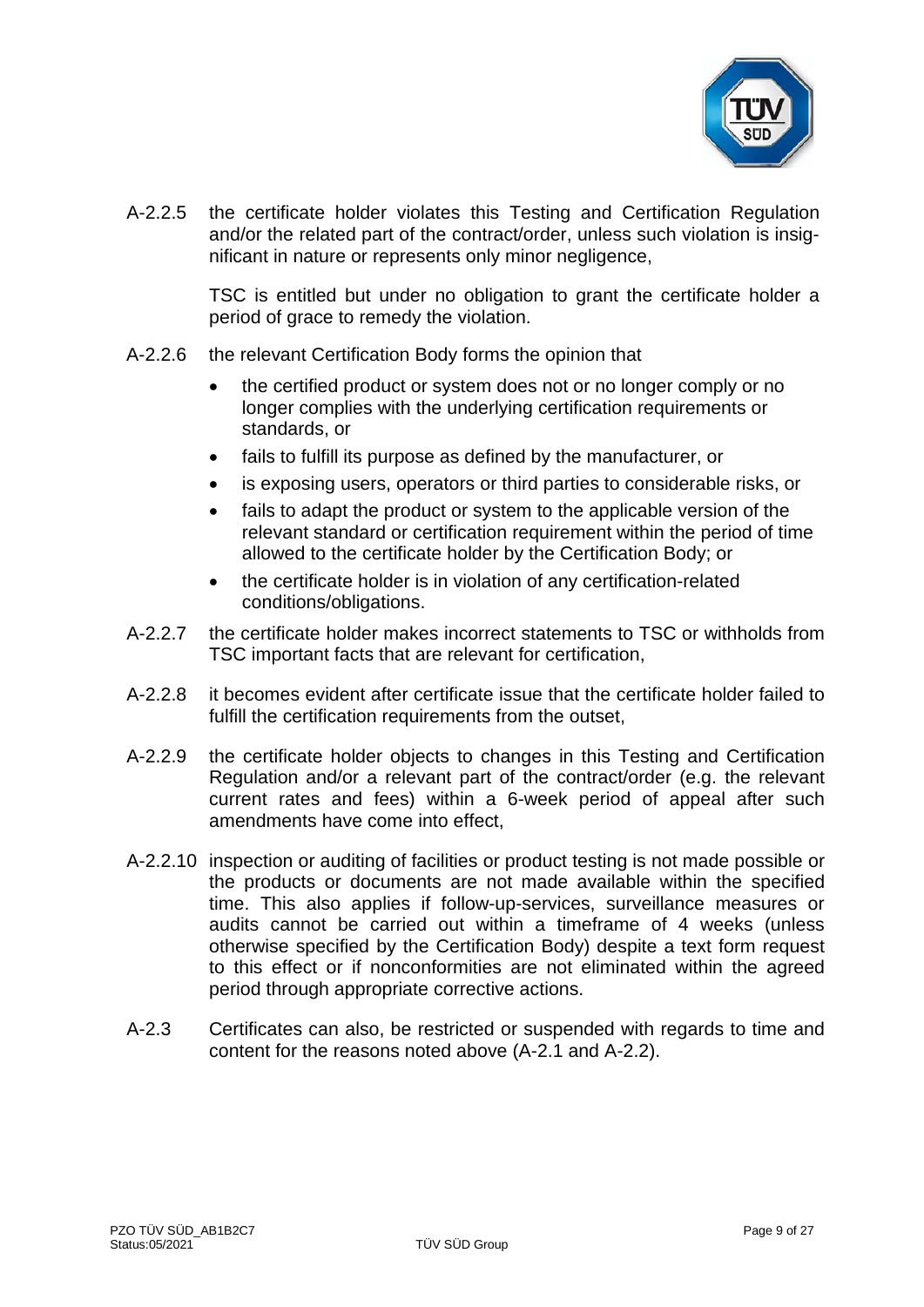

A-2.4 The Certification Body of the respective TSC is entitled to publish details of the expiry, withdrawal, revocation, restriction, and suspension of a certificate. Continued advertising or other use of the certificate/certification mark or the name of TSC is prohibited in all such cases. A certificate that has expired, has been withdrawn, or has been revoked shall immediately be returned to the Certification Body and/or destroyed or, if being a digital certificate, permanently deleted upon the Certification Body's request.

> License fees paid in advance shall not be reimbursed; those not yet paid shall be paid in full.

A-2.5 Apart from cases of willful intention and gross negligence, TSC shall not be liable for any disadvantages arising for the client from non-issue, expiry, withdrawal, revocation, restriction, or suspension of a certificate.

#### **A-3. Use of certificates, certification marks and test reports in business transactions**

# **A-3.1 Granting rights of use**

During their certificates' terms of validity clients are entitled to use their certificates in their business transactions as set forth in this Testing and Certification Regulation. If the respective certification criteria and procedures provides for the issue of a certification mark, clients will also be granted the limited, non-exclusive right to use the certification mark in their business transactions and in particular their advertising during the period of validity of the underlying certificate. In this context, clients may only use the certification mark assigned to the respective certification. The right of use will expire on expiry, withdrawal, revocation, restriction or suspension of the underlying certificate.

# **A-3.2 Terms of use of certification marks and certificates**

- A-3.2.1 Certification marks and certificates shall not be misused or used in a misleading manner that may jeopardize the trust of the public in the TSC's certification marks or certificates. Certification marks and certificates shall only be used in unchanged form; in particular, they shall not be modified in content by adding, deleting, or covering by shades or watermarks. The role of the TSC as an independent third party shall not be compromised by the use and visual presentation of certification marks.
- A-3.2.2 A certificate or a certification mark referring to a management system may only be used to promote the system concerned. A product certificate or product certification mark (in as far as a certification mark is approved) may only be used to promote the certified product as described on the certificate.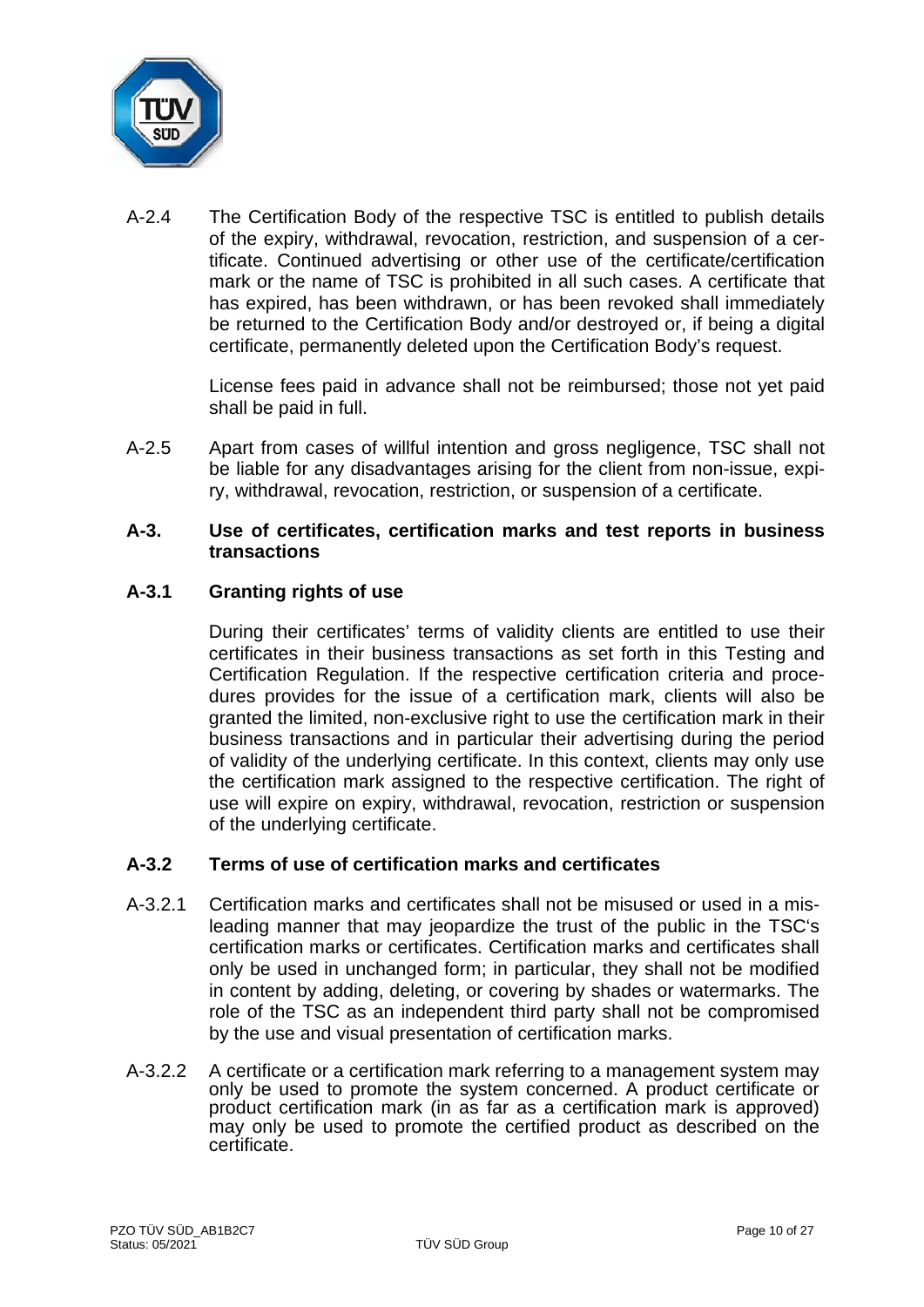

The use of certificates and/or certification marks must not give the impression of certification applying to activities outside the scope of certification.

- A-3.2.3 Product-related advertising using a certification mark is not permissible in cases where only a certificate of conformity or management system certificate has been issued.
- A-3.2.4 Where certification marks or certificates refer only to certain partial aspects of a product or system, advertising must not give the impression of certification of the entire product or system.
- A-3.2.5 Full responsibility for correct use of the certificate and/or certification mark and for the correctness of all statements about the certified system/product rests with the certificate holder. In the case of product certification this also applies to correct use/advertising by the customers of the certificate holder.
- A-3.2.6 It is recommended that clients, when using certification marks and certificates in their advertising, take steps to ensure that the target groups addressed by advertising can inform themselves easily, adequately and transparently of the content of the TSC services underlying the certification marks or certificates.

# **A-3.3 Requirements regarding the visual presentation of certification marks**

- A-3.3.1 Clients may use certification marks only and may under no circumstances use the TÜV SÜD logo ("TÜV SÜD – Octagon", logo see headline) or the slogan of the TÜV SÜD Group (at present: "Add Value, Inspire Trust.").
- A-3.3.2 Neither the content nor the design of the certification mark provided by TSC may be changed. It must be recognizable as certification mark and its size must be clearly smaller than that of the company logo of the client/ certificate holder. The information included in the certification mark must be clearly legible even if the certification mark is displayed at reduced size.
- A-3.3.3 The certification mark must stand alone and may not be associated or combined with any other element (e.g. the client's company logo, statement, or graphics). The use of the certification mark in particular must not give the impression that the client/certificate holder or its employees are members of the TÜV SÜD Group or that the certification mark is the client's trademark/customer logo. Certification marks shall not be used in a non venerable manner.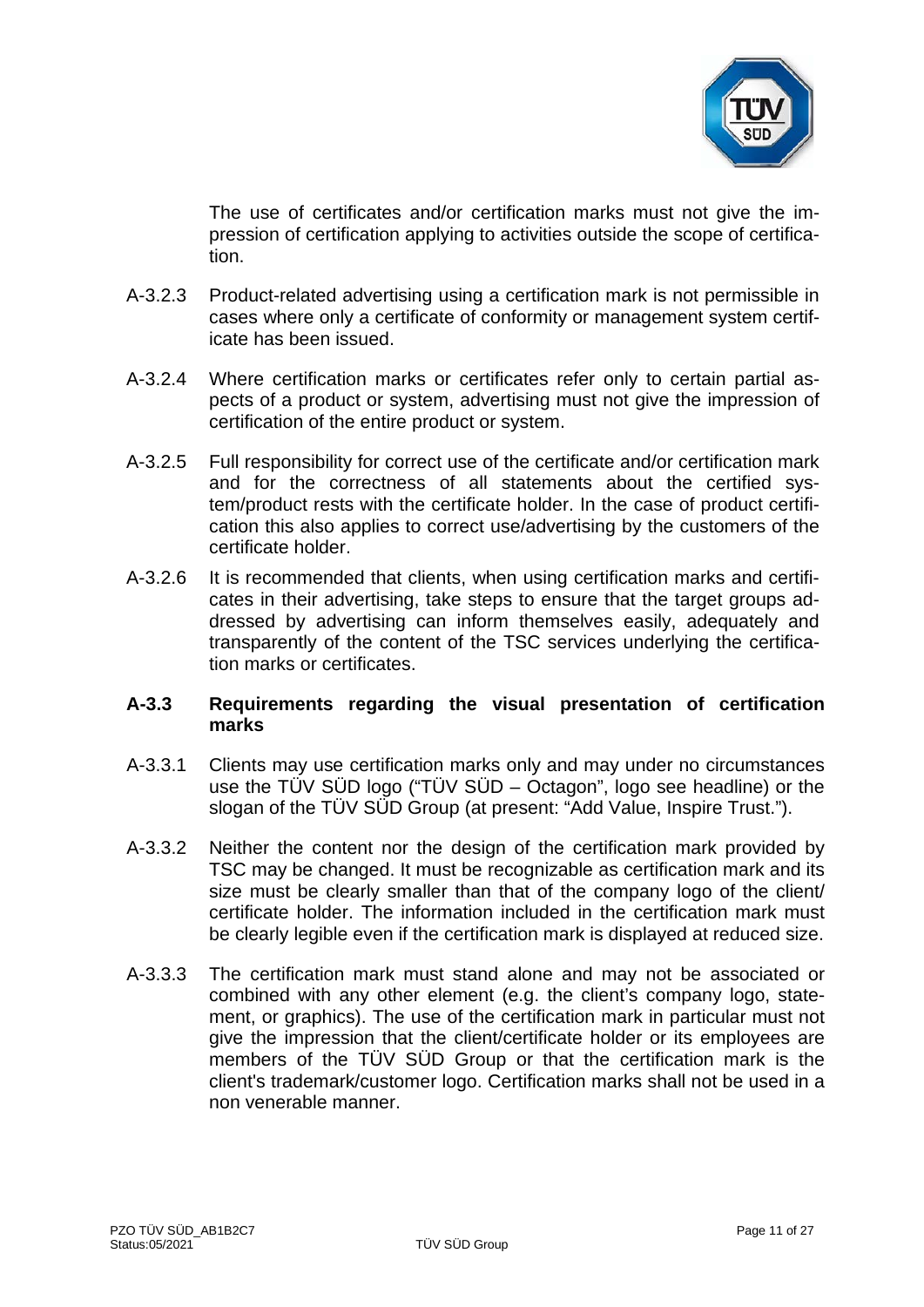

# **A-3.4 Use of TSC test reports**

Unless expressly approved beforehand in text form by the relevant Certification Body/relevant TSC or where use of the report is an integral part of the underlying certification procedure or disclosure is required on the basis of legal, regulatory or accreditation-related requirements, the following shall apply:

Reports by TSC may not be published/reproduced in part or in full in particular for advertising purposes.

If test reports, audit reports or other reports are used with the approval of the TSC, the client shall not complement said reports by adding any statements or interpretations that go beyond the reports' actual contents. In particular, clients shall not add any distorting or misleading statements or interpretations that could give rise to doubts in the impartiality of TÜV SÜD. Clients must ensure at all times that the test results of the TSC are reproduced correctly and not distorted.

The same applies to communication activities, advertisements, confirmations, communications, sales collaterals etc in digital, audio and print media.

In cases in use of the reports prepared by TSC is approved, said reports may only be quoted verbatim and with their complete wording, giving the date of issue.

TSC reports may never be used to claim or imply that TSC particularly recommends the product or system to customers.

#### **A-3.5 Information obligation before press publications**

If the customer plans to mention a TSC or a TSC testing and/or certification in a press release, in particular in a professional articles and social media posts, the press office of the TÜV SÜD AG (presse@tuvsud.com) shall be informed about it in time.

This shall not replace a necessary prior consent of TSC.

#### **A-3.6 Consequences of impermissible use**

The client undertakes to indemnify TSC or the respective TSC Certification Body at first request against all claims by third parties arising as a result of the client's use of the certification mark, certificate or TSC report contrary to the terms of this contract. The same applies to all claims by third parties against TSC /TSC Certification Body arising as a result of advertising statements made by the client.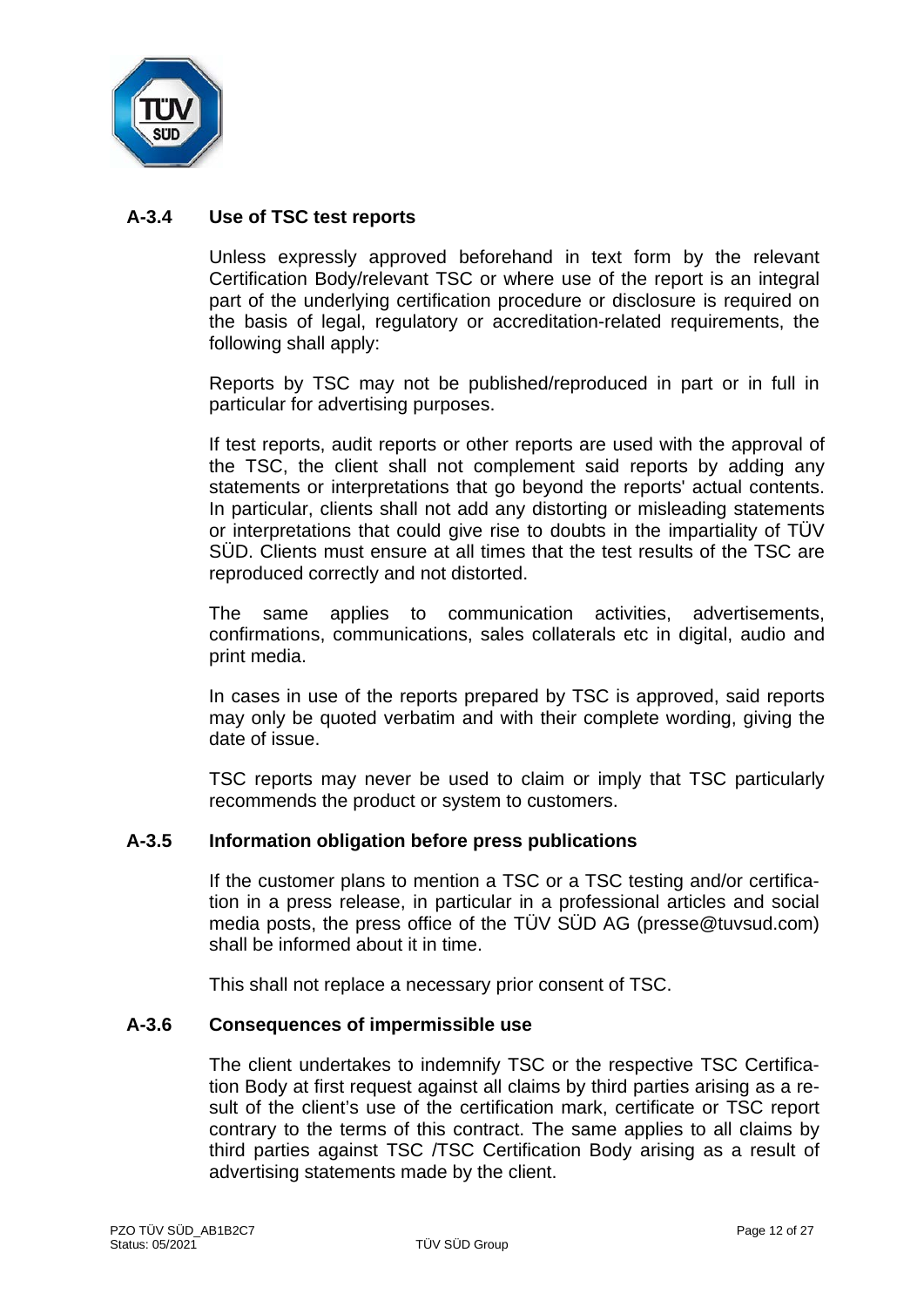

Any cost arising from such issue will be billed to the client.

# **A-4. Publication of certificates, certification marks and test reports**

TSC can publish the names of the certificate holders, tested products, audited systems, etc. for consumer information or if required by the certification procedure or by relevant law. TSC shall be entitled to grant authorized bodies (e.g. authorities, accreditation bodies or certification scheme owners) direct access to the certification-relevant documentation at any time.

All further information about clients, certified products and systems are subject to confidentiality unless the disclosure of such information is requested by court or an authorized body or otherwise mandatory by law or for the certification procedure. This obligation of non-disclosure applies equally to all employees and agents of TSC.

# **A-5. Retention of test samples and documentation**

As far as clients are in possession of test samples and pertinent documentation, they must retain them for a period of ten (10) years after expiry of the certificate or after the last product covered by the certificate is placed on the market area, whichever is the longer.

System certification documentation shall be retained for the term of validity of the certificate plus a minimum of three (3) years.

All other legal provisions extending beyond shall remain unaffected.

Claims for damages against TSC shall be excluded, in particular if clients fail or are unable to provide a test sample/document returned to or retained by them in unchanged condition.

# **A-6. Violation of Testing and Certification Regulation**

TSC is entitled to claim payment of a contractual penalty of up to EUR 50.000 in each single case of each culpable violation of this Testing and Certification Regulation by the certificate holder. This applies specifically if a product labeled with the certification mark is offered for sale or marketed prior to the issue of the certificate, if unauthorized advertising takes place or if a certificate, certification mark or the CE marking with Notified Body number is used improperly.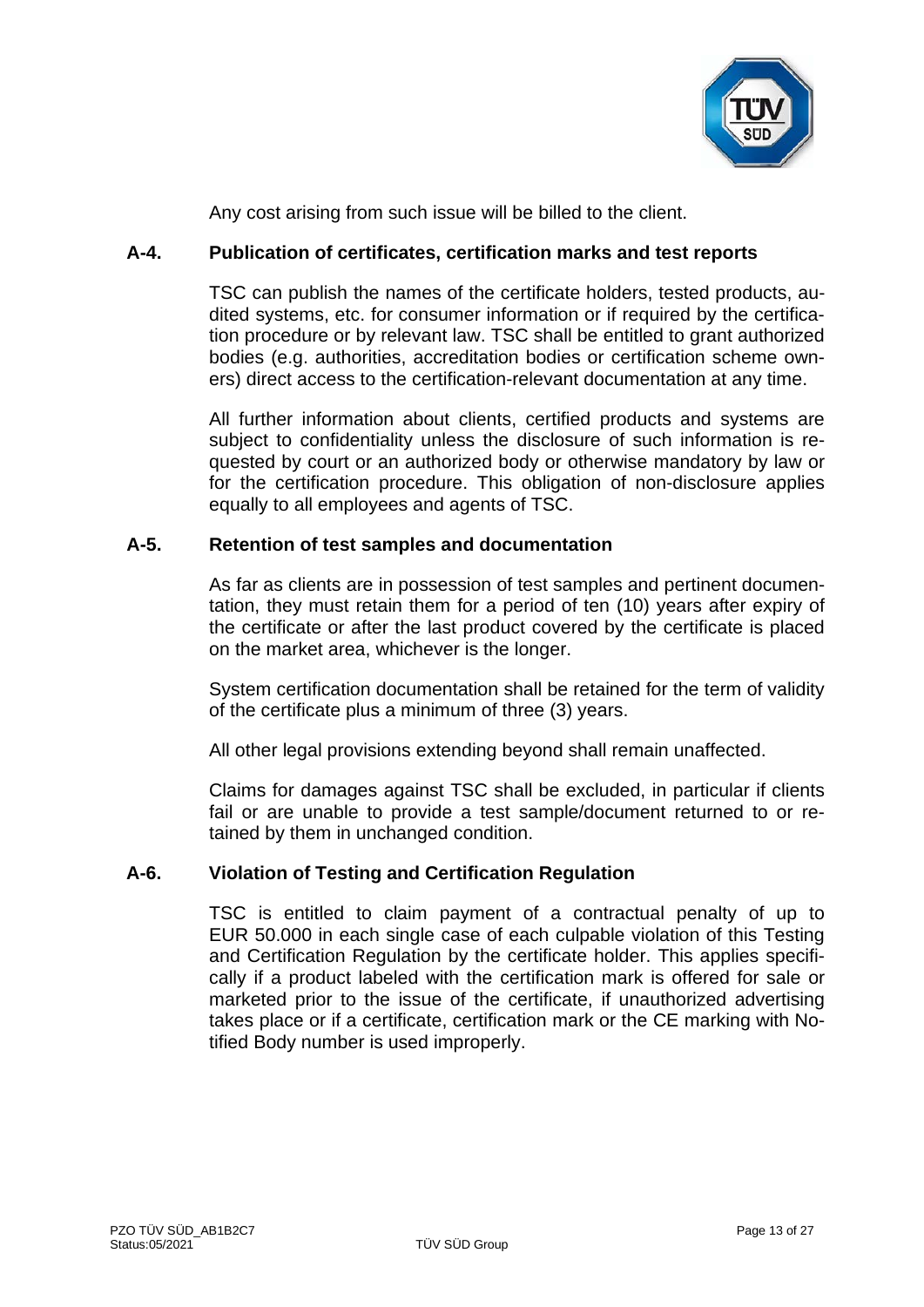

Furthermore, the TSC is entitled to bill any costs or expenses born by a suspension or cancellation of a certificate.

The certificate holder is liable for costs charged to TSC by authorized bodies (e.g. regulatory authority, accreditation body or certification scheme owner) or costs directly incurred by the Certification Body or the test laboratory resulting from culpable violation on the part of the certificate holder, in particular violation of this Testing and Certification Regulation.

This applies in particular if TSC's activities were the result of instructions issued by a supervisory authority or similar instructions and if such instructions proved to be justified.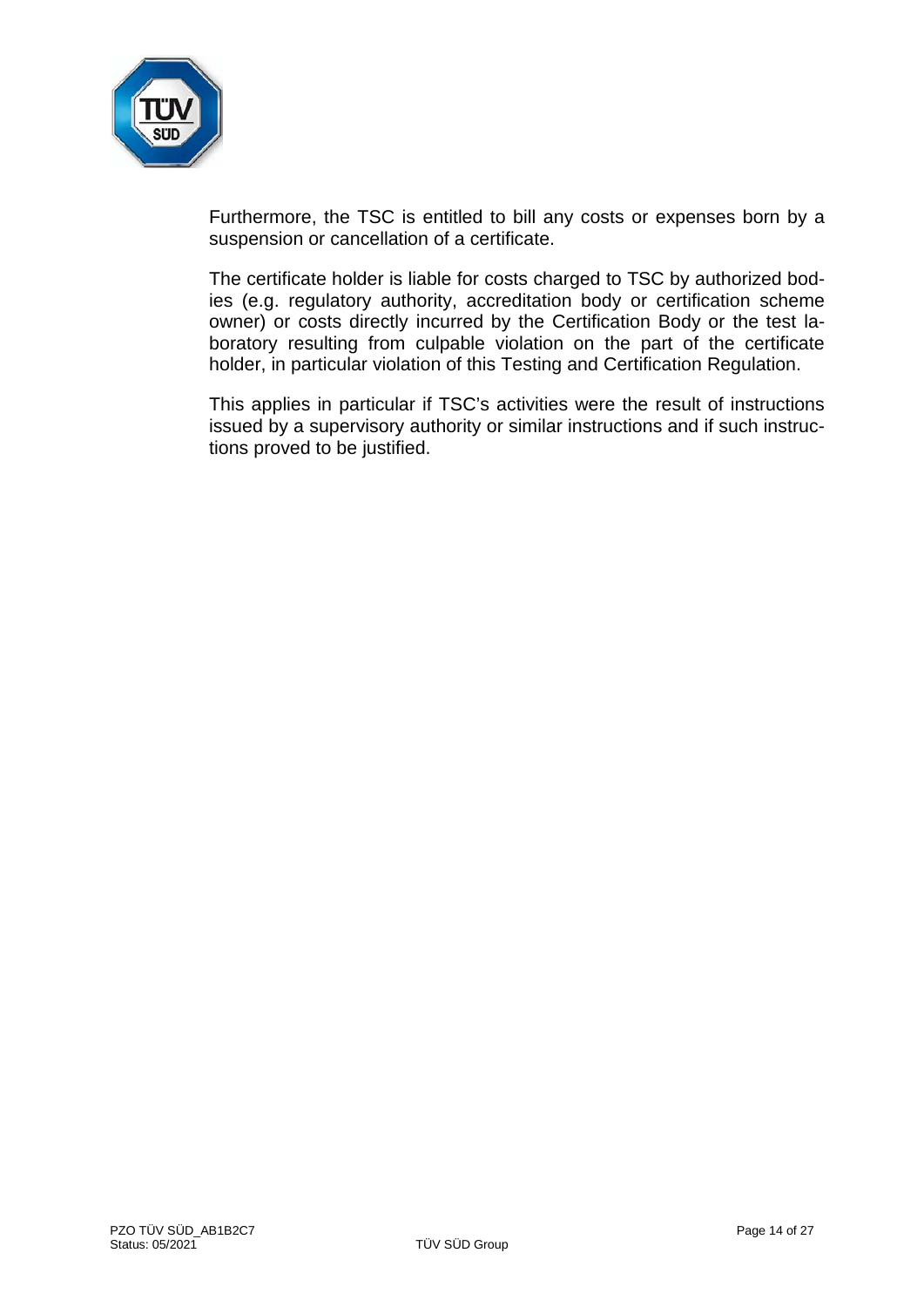

# **Module B1)Special regulations for product testing and certification**

In line with the TSC "Code of Ethics", TSC reserves the right to reject applications for testing and/or certification on a case-by-case basis in particular if they are in conflict with legal requirements, the TÜV SÜD brand, the TSC quality standards and corporate image.

#### **B1-1. Testing**

- B1-1.1 The client shall submit a test order to TSC and supply the required test samples and documentation free of charge. TSC shall, at its own discretion, carry out the tests either in their own test laboratory or externally, and prepare a summary report.
- B1-1.2 Following the test, TSC shall dispose of the test samples for a flat-rate charge per sample or, at the clients' express request, return them to the latter at their expense. TSC will not store test samples but may require the client to do so.

If a test is interrupted for more than one month, TSC may also return the sample or store it for a flat-rate charge for each month or part-month that elapses up to continuation of the test.

- B1-1.3 TSC is entitled to make the test file and, if necessary, the test sample, accessible to authorized bodies (e. g. regulatory authority, accreditation body or certification scheme owner). Any agreement to the contrary is invalid.
- B1-1.4 Transport, insurance, logistics, customs etc. of the sample(s) to TSC shall be arranged by, and at the expense of the client.
- B1-1.5 TSC shall not assume any liability if test samples are lost or damaged either in the course of testing or due to burglary, theft, lightning, fire, water, damages due to transport issues etc.
- B1-1.6 No consulting services will be supplied on product development or management-system establishment.
- B1-1.7 The evaluation of measurement results by TSC in order to make a statement of conformity, is done by taking into account measurement uncertainty as far as this is regulated for the respective test through regulatory requirements, applicable schemes and standards.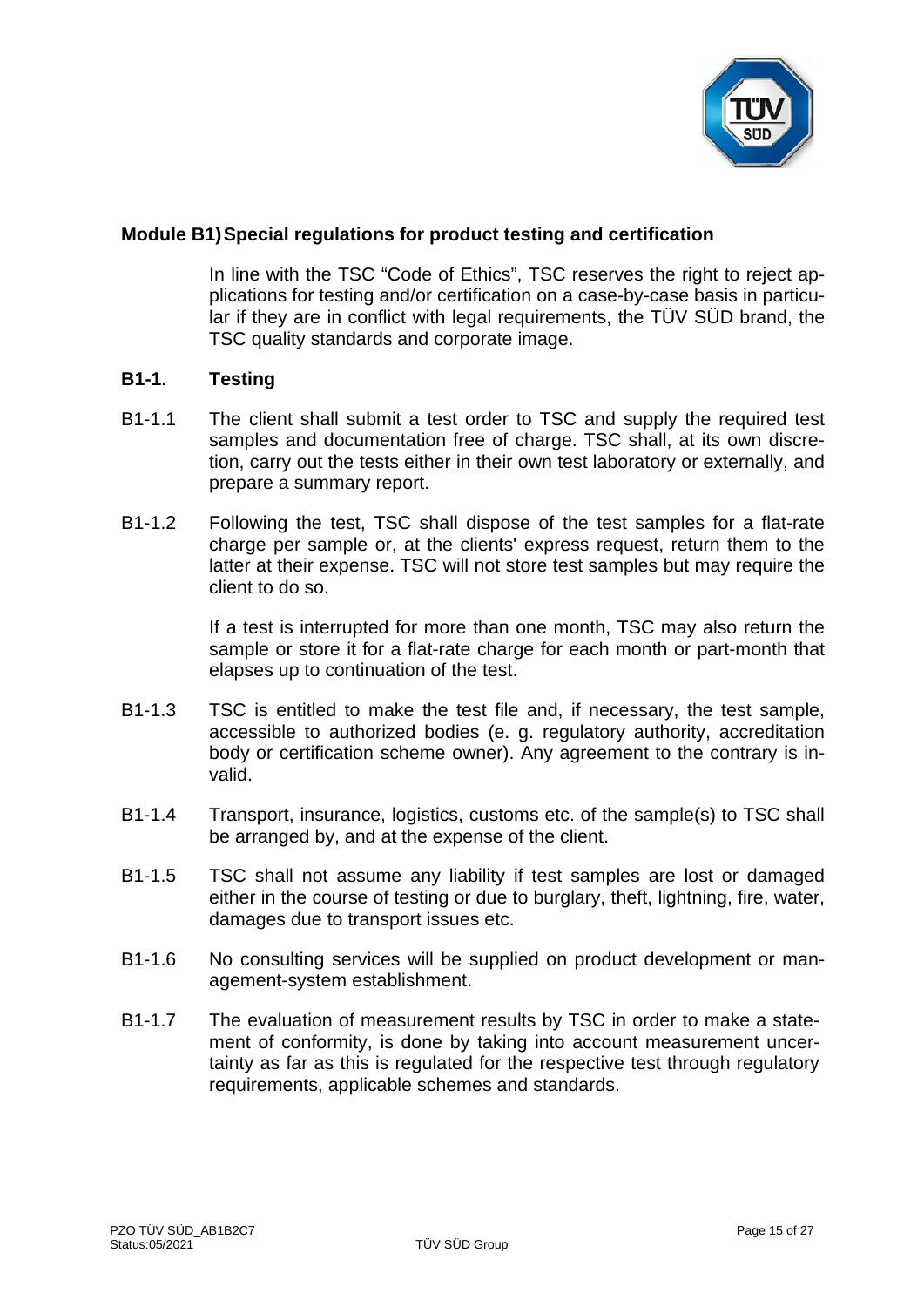

In this context, regulatory requirements have precedence over normative requirements. Contractual requirements from customer side are being observed only, if they are not in conflict to regulatory or normative requirements.

If none of these pre-requisites apply, measurement uncertainty is not taken into account during the evaluation of measurement results.

#### **B1-2. Certification**

On issue of the first certificate, the certificate holder automatically becomes a TÜV SÜD certification-system partner and remains partner as long as at least one certificate is valid.

After successful completion of product testing, TSC will award a certificate either with or without authorization to use a certification mark. If product certification does not include manufacturing surveillance, the product must not be labeled with a certification mark.

The following regulations apply to product certification that includes the issue of a certification mark or certificates that bore the right to carry the CE-Marking with the number of Notified Body:

- B1-2.1 A positive result of product testing and a positive result in the initial audit of the manufacturing site is required for issuing a license for the use of a certification mark. The continued use of the certification mark will depend on regular inspections (follow-up-service, see B1-2.7) and a valid certificate (respective license).
- B1-2.2 The certificate holder shall only use the certification marks defined in the certificate for the specific models listed on the certificate.

The certificate holder shall be responsible for controlling the use of the certification mark and ensure that the certification mark is only used in conjunction with the certificate holder's identity and the specific certified model number.

The certificate holder shall not transfer the certificate rights to third parties.

Should a product certificate become invalid, the products listed on the certificate shall not be made available on the market using the certification mark or in case of CE-marking with the Notified Body number.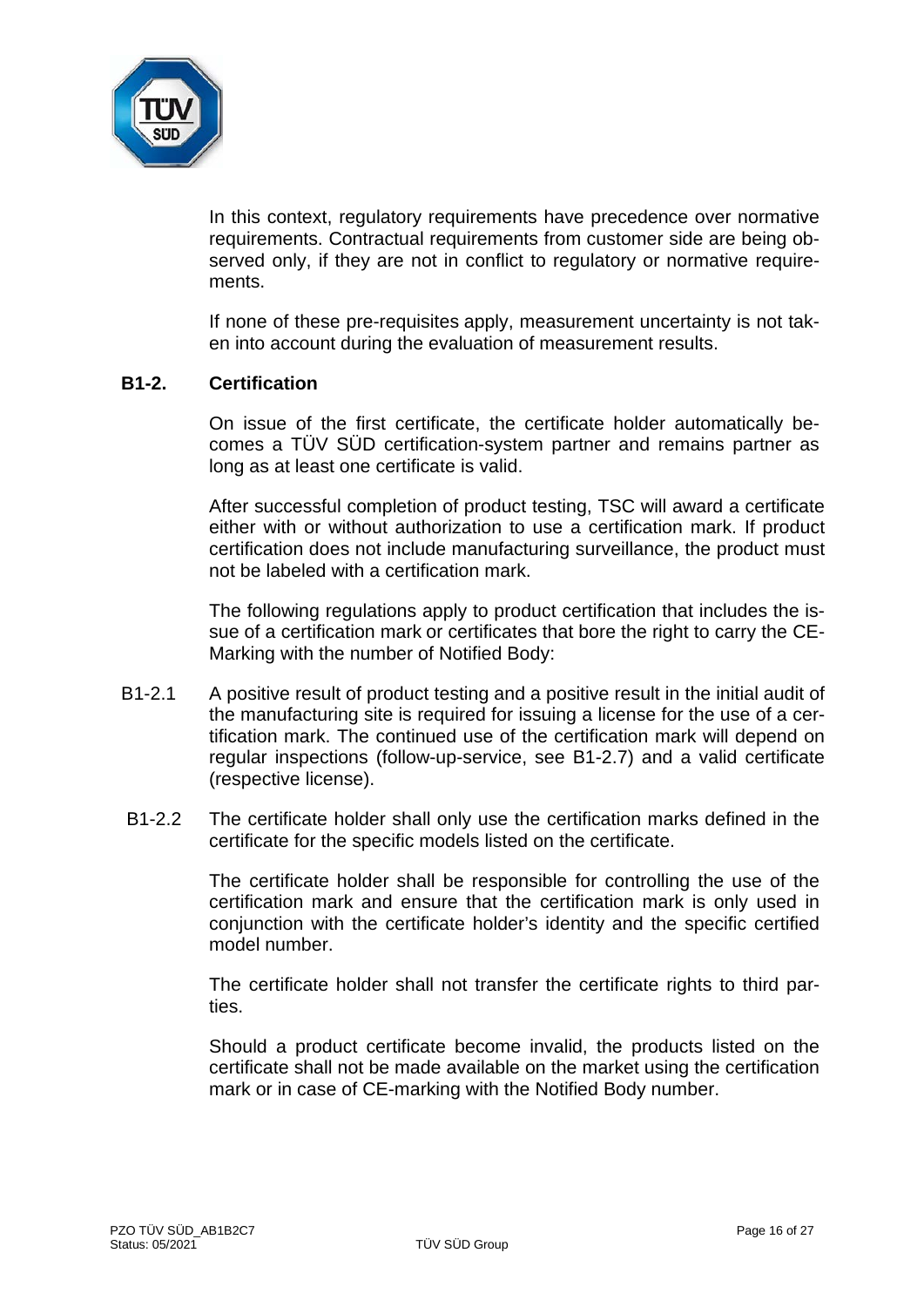

Holders of withdrawn or revoked certificates must in addition either remove the certification mark from all products accessible, make the certification mark permanently unrecognizable or destroy the products and enable the TSC to verify these measures on their own cost.

- B1-2.3 TSC certification marks may only be used for products in conformity to the type or model successfully tested and the specifications included in the test report(s) or supplementary agreements. The required documents (e. g. certificate of conformity, operating and assembly instructions) are to be enclosed with the product in the appropriate language of the country of destination as not otherwise required by applicable laws.
- B1-2.4 Additional characteristics for individual certification marks

If a product is manufactured at several manufacturing sites with different qualifications (e. g. with or without ISO 9001), the qualification level of the respective manufacturing site may only be used if different designations are given to the models. Otherwise only the level of qualification which applies to all manufacturing sites may be used for advertising.

- B1-2.5 Holders of certification marks must constantly monitor the manufacturing of products that have been awarded the certification mark to ensure conformance to requirements tested. They must also carry out the specified tests and inspections, document any complaints in connection with certified products and the correction of nonconformities. The Certification Body must be immediately notified of any changes made to the products, recalls or safety related incidents after certification. If the certificate concerned is to be maintained, the Certification Body may request the manufacturer to prove compliance with standards and/or codes of practice or may require an additional test to be carried out by a qualified test laboratory.
- B1-2.6 As a minimum requirement, every product must be identified by a nondestructible marking clearly indicating the name of the manufacturer or importer and type designation, so that the identity with the approved type with the serially manufactured product can be proved. If a product submitted for testing does not satisfy the test requirements and if products corresponding to this test sample have already been distributed for sale or have been the subject of a certification mark misuse, the modified test sample may only be certified if it bears another type designation.
- B1-2.7 Inspection of manufacturing sites in the case of certificates including authorization to use a certification mark (follow-up-service), market surveillance: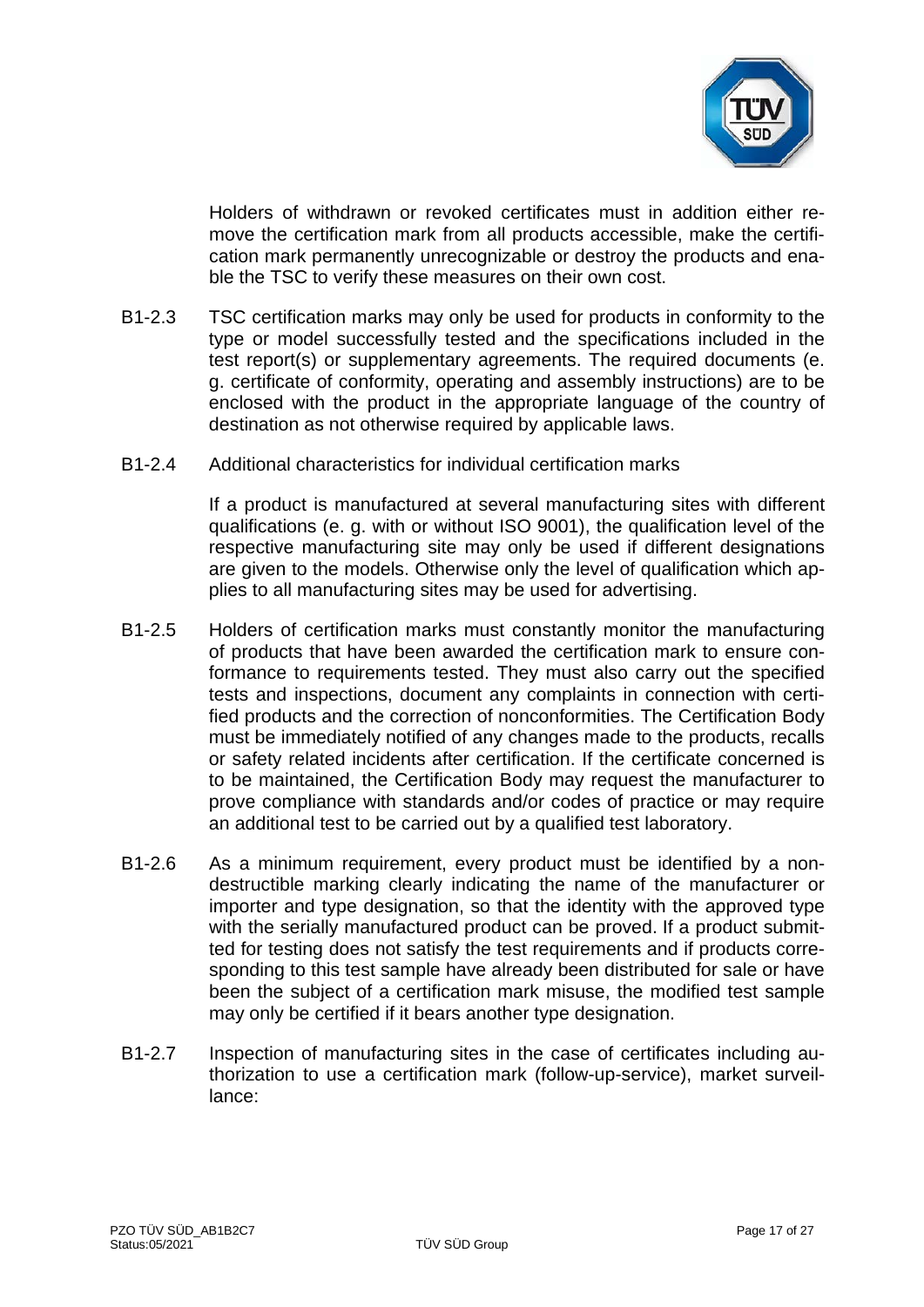

B1-2.7.1 In order to ensure maintenance of the product characteristics on which a certificate has been based, the Certification Body will regularly inspect manufacturing and testing facilities as well as quality assurance measures at the certificate holder's expense. Alternatively, for certification including the right to use a certification mark, random checks based on modules of the Council Decision 768/2008/EC may be agreed prior to issue of the certificate. If the quality management system of the respective manufacturing site has been certified by TSC, the follow-up-service may also be incorporated in the surveillance/re-certification audit pertaining to the system.

> To ensure production quality, additional pre-shipment inspection may be arranged, in which samples from the products to be shipped are checked for conformity with the tested and/or certified type respectively the sample as provided.

- B1-2.7.2 The certificate holder shall immediately inform the TSC of any relocation of a manufacturing plant, transfers of manufacturing plants to another company/company owner or changes in the manufacturing process that may affect the production of the certified product. In these and other special cases, the Certification Body may demand that the product is identified by a predefined control mark, in addition to the certification mark, so that products from different periods of manufacturing can be identified. Should there be a change in the manufacturing site, TSC must inspect and approve the new production facility before the products manufactured there can be labeled with a certification mark. The holder shall inform the TSC of any changes to the holder's details.
- B1-2.7.3 The Certification Body is entitled to pick samples of products identified by a certification mark from the market for testing purposes. If the certificate requirements are not satisfied, e. g. because of unauthorized modifications that have resulted or may result in restriction, suspension or withdrawal of the related certificate, the certificate holder shall bear the costs of retesting/inspecting the product and/or the manufacturing site.
- B1-2.7.4 The certificate holder shall inform the Certification Body immediately of any damage or other events arising from certified products.
- B1-2.8 In addition to an existing (main) certificate further certificates may be issued
	- a. For the same (main) certificate holder if he seeks to have certified a product under another name than that appearing on the (main) certificate,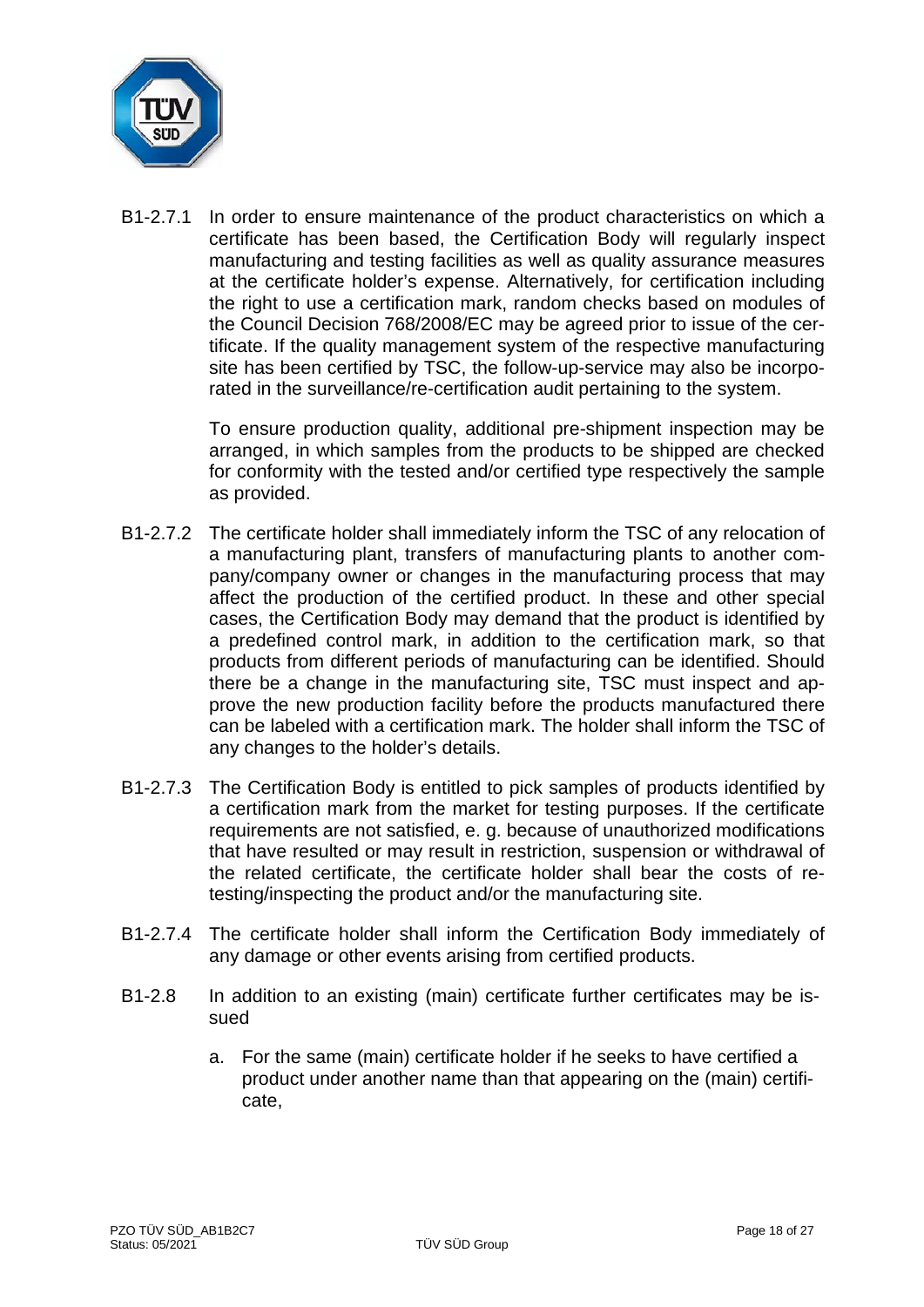

b. For certificate holders differing from the (main) certificate holders, if he also seeks to have a product certified under another or same name than that appearing on the (main) certificate. Prerequisite is the approval of the (main) certificate holders and their confirmation of equality of design of the product with that from the (main) certificate.

The content and validity of such certificates shall be dependent on the (main) certificate.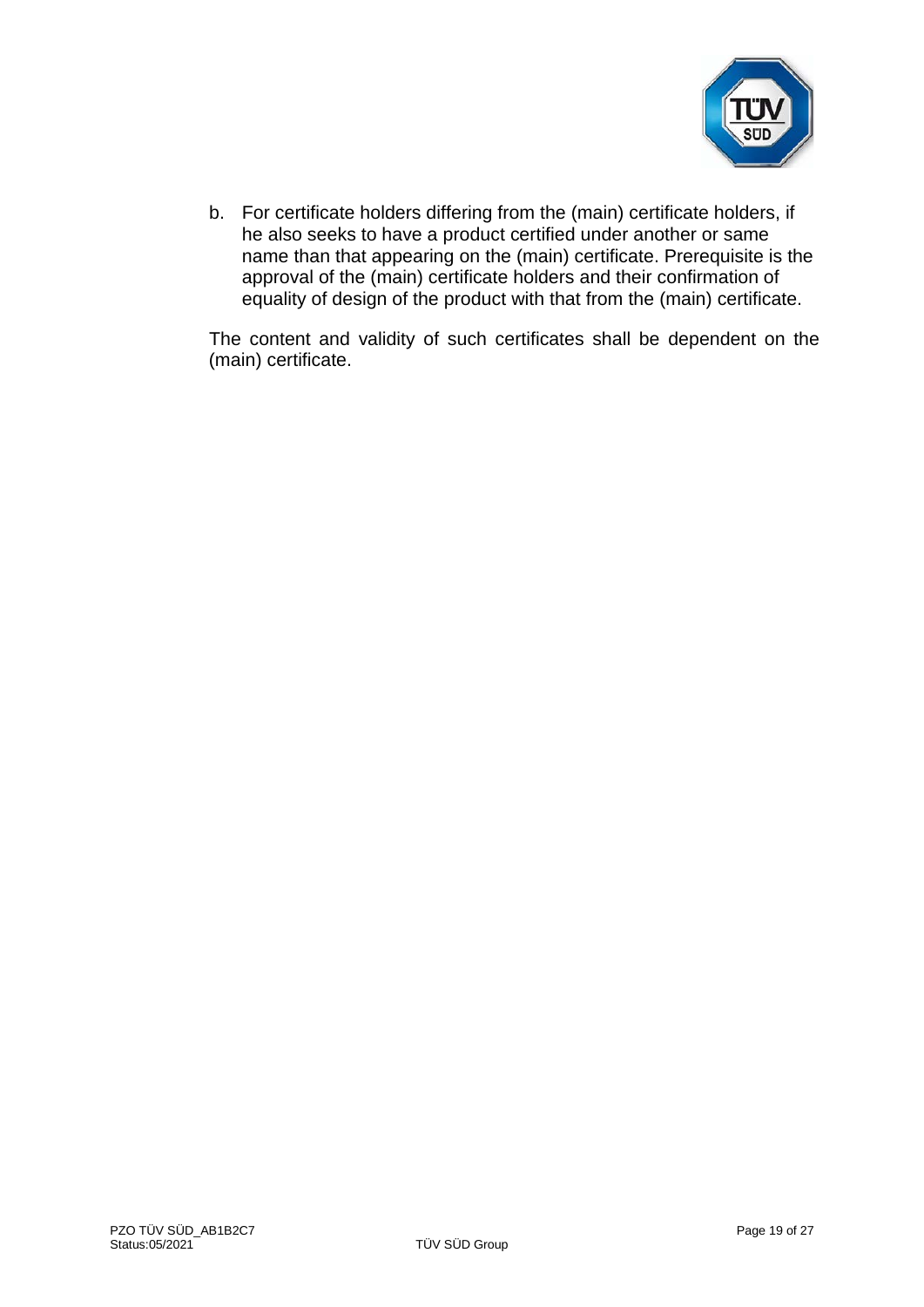

# **Module B2) Special regulations for management system auditing and certification**

#### **B2-1. General**

TSC carries out management system (hereinafter referred to as "system") auditing, verification and certification in the non-regulated and regulated area, including according to EU Directives and EU Regulations.

TSC does not perform consultancy services relating to management system establishment, including customer-specific training and internal audits on the subject matter of the certification.

#### **B2-2. Due date for audits**

The due date for the next certification, re-certification or surveillance audit is determined by the specific certification scheme; it is usually 12 months after the last day of the most recent regular audit carried out.

#### **B2-3. Audit on site**

The customer or certificate holder shall ensure in a reasonable manner (contractually, if needed) that TSC is enabled to perform the audit on site at the certification-relevant premises and shall have access to these premises at any time

#### **B2-4. Remote audits**

If permitted by the applicable specific certification scheme, TSC is entitled to conduct audits remotely by using a videoconferencing tool.

# **B2-5. Preliminary system assessment, pre-audit**

On request, TSC offers the following services which can also be independent of a certification procedure:

- B2-5.1 Based on management system documentation, areas of concern in the description of the system are pointed out in a preliminary assessment as compared with the requirements of the respective legal basis or standard. The client receives a report on the results of the assessment.
- B2-5.2 The aim of the pre-audit, the on-site and total scope of which is defined jointly with the client, is to draw attention to areas of concern in the system. The auditor informs the client of the results in a closing meeting; if requested, TSC prepares a pre-audit report. Only one (1) pre-audit may be carried out.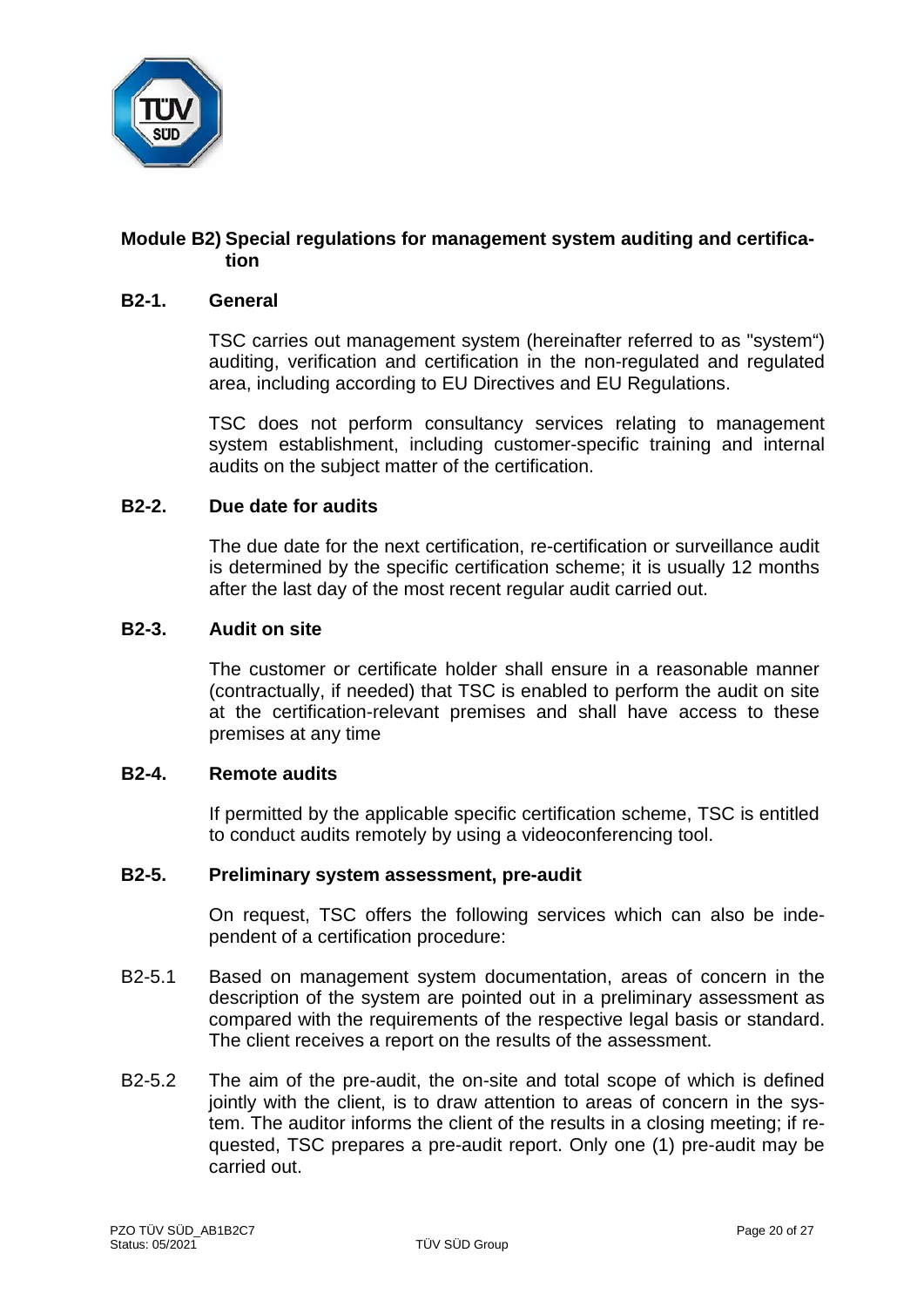

B2-5.3 Pre-audits are not allowed for TUV SUD South Asia under any standards as per NABCB. If pre-assessment is conducted in any means, such clients cannot certified for next 2 years from the date of pre-audit.

#### **B2-6. Certification procedure**

B2-6.1 Preparation for certification audit

After the client has accepted in text form the quotation submitted by TSC, the client appoints an Audit Representative, who is responsible for the certification procedure; TSC informs the client of the auditors assigned (audit team or lead auditor). Requirements outlined in the applicable standards and regulations pertaining to unauthorized consultancy on the part of auditors are observed.

In order to ensure an independent audit, the selection of the audit team is solely up to TSC. The decision in each individual case will be based on several factors such as availability, qualification, impartiality, etc.

In addition and in as far as there are no conflicting legal regulations, e. g. regulations under the data privacy law, clients can request appropriate background information on each member of the audit team.

B2-6.2 Certification audit

The client shall ensure that appropriate staff members are available to answer questions; clients grant auditors access to the respective units of the company and allow them to review all system-relevant records.

B2-6.2.1 Review and evaluation of management system documents / stage 1 audit

Clients shall provide the Certification Body with all requested management system documentation concerning their systems (manual and, if necessary, further documents such as documented procedures, work test instructions, records, etc.) for review and assessment of compliance with the applicable Directives, Regulations and Standards. If the system is already certified by another body to the same or an appropriate standard then the client shall include a copy of the certificate with any scoping information, and details of the findings of the previous audit.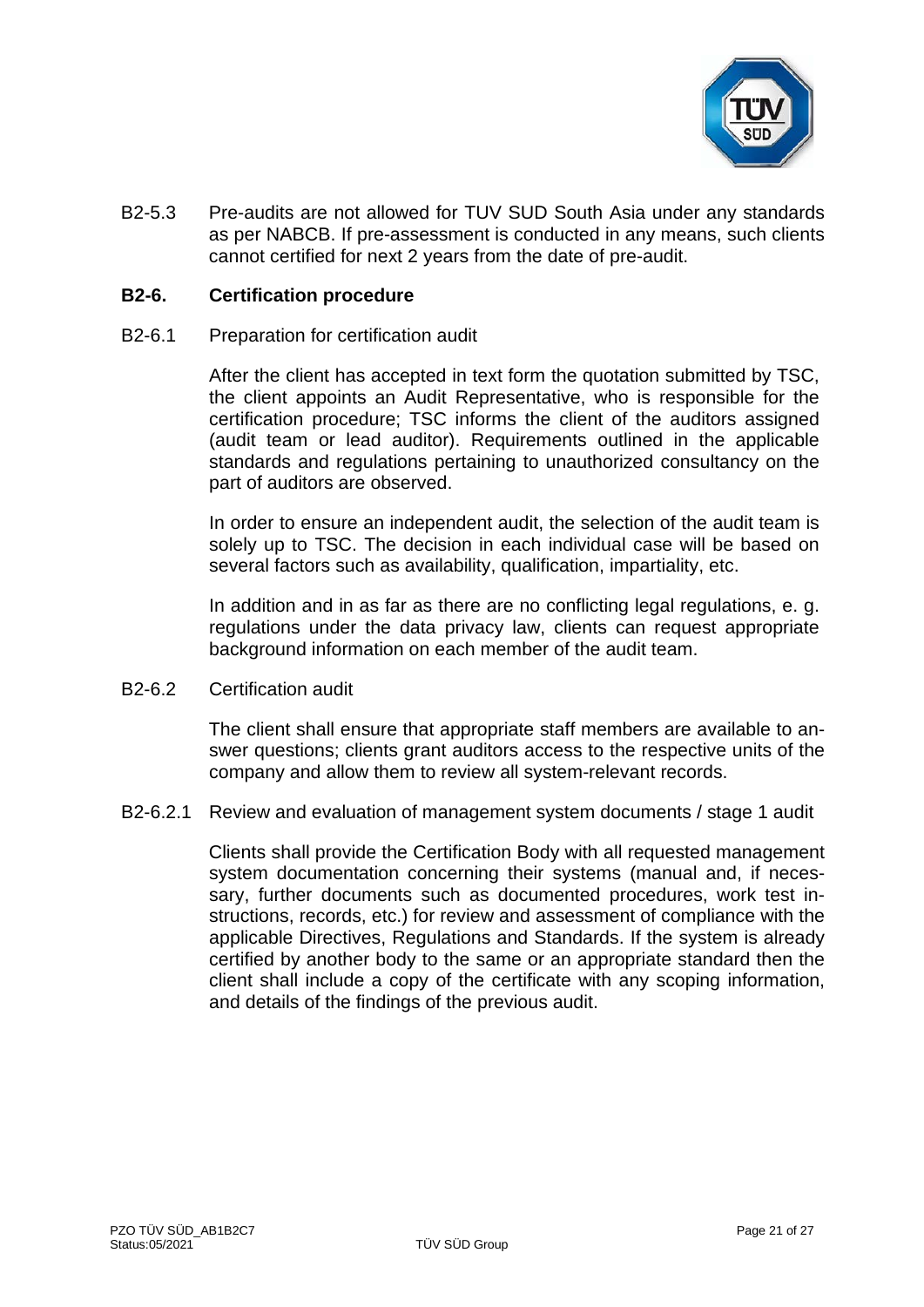

The Certification Body shall

- review the management system documentation,
- determine readiness for the stage 2 audit,
- review key performance or significant aspects regarding the scope and operation of the management system,
- collect necessary information regarding the scope and the related statutory and regulatory requirements of the client's operation,
- plan the certification (stage 2) audit, including confirmation of audit team requirements,
- check whether internal audits and management review are being performed and that the level of implementation substantiates the client's readinessfor the stage 2 audit.

Based on the results of the stage 1 audit, the Certification Body assesses whether the level of management system implementation is sufficient for conducting a stage 2 audit and plans the process and priorities of the stage 2 audit. The details of the stage 2 audit will be agreed with the client.

Where required by court order or other authorized bodies (e.g. regulatory authorities, accreditation body or certification scheme owner), TSC may request product samples in order to verify the implementation of the management system. Additional costs related to such additional testing shall be paid by the client.

The Certification Body documents the findings of the stage 1 audit and notifies the client thereof, including information about identified areas of concern which may be classified as nonconformities in the stage 2 audit.

The interval agreed between the stage 1 and stage 2 audit, will give the client sufficient time to eliminate any identified areas of concern (weaknesses).

B2-6.2.2 On-site certification audit / stage 2 audit

Prior to the stage 2 audit TSC shall provide the client with an audit plan, which has been agreed with the client. During the audit, clients demonstrate practical implementation of their documented procedures, while the auditors check and evaluate system effectiveness on the basis of the agreed legal provisions, standards or other criteria.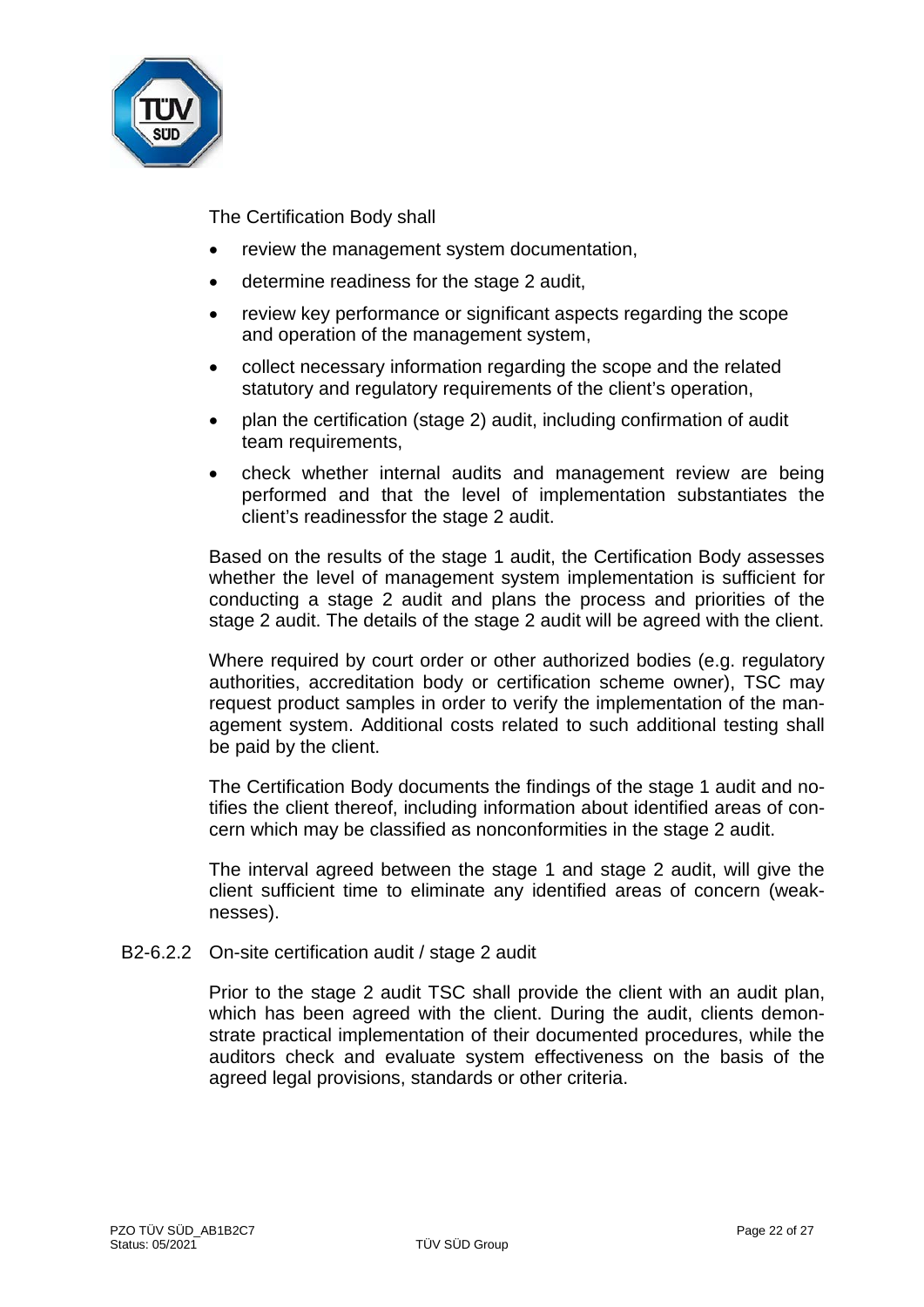

#### B2-6.3 Certification

If all requirements of the applicable standard(s) are satisfied and all legal and official regulations observed, the Certification Body will issue a certificate, generally with a three (3)-year period of validity from the date of the certification decision, unless specific directives/schemes, regulations, standards or individual arrangement in the certification contract require other periods of validity.

# B2-6.4 Surveillance audit

Surveillance audits are conducted regularly (in general annually) during the validity period of a certificate and serve to verify the continued compliance with certification requirements (see above B2-2.).

For the preparation of the surveillance audit, the required documents, e.g the valid management manual and a list of all effected amendments shall be submitted to the Certification Body upon request. In the surveillance audit, the auditor checks selected management system elements/ processes to ensure that the management system continues to fulfill the requirements. The auditor will prepare a report.

B2-6.5 Specific surveillance audits

If required by the specific certification scheme or in reasonable specific cases, TSC shall be entitled to conduct short-term or unannounced audits at the expense of the certificate holder. These audits do not compensate a regular surveillance audit according to B2-6.4.

B2-6.6 Further surveillance activities

Further surveillance activities may include:

- Enquiries regarding certification aspects addressed by the Certification Body to certified clients,
- Assessment of client information about their operations (e.g. advertising materials, web pages),
- Requests addressed to clients to provide documents and records (hard copies or electronic media), and
- Other means of monitoring the performance of the certified client.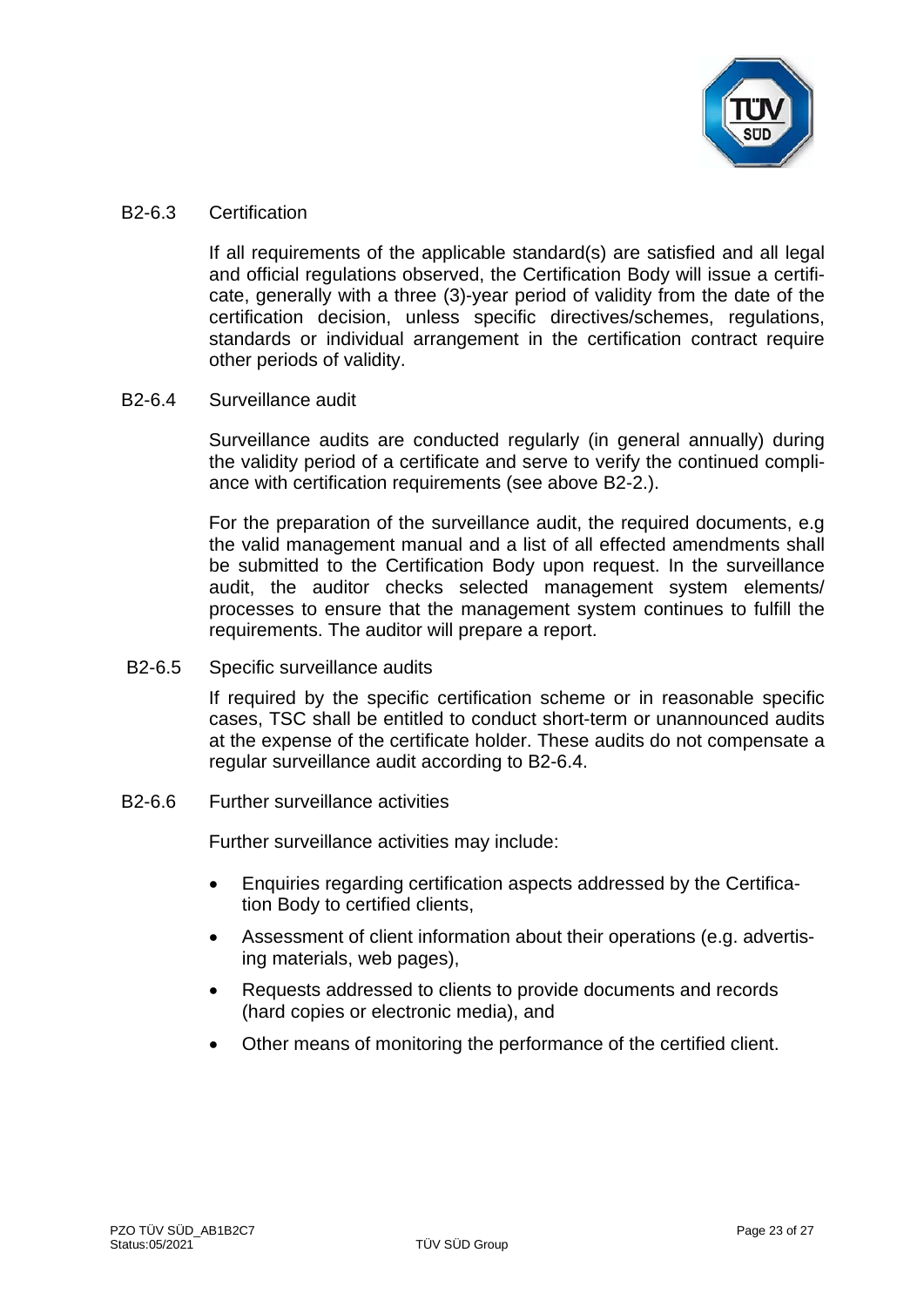

### B2-6.7 Re-certification audit

Re-certification audits are carried out well in advance of certificate expiry to maintain the certification. If such a re-certification audit has been carried out successfully, a renewal certificate may be issued. Re-certification audits check overall system effectiveness by means of random sampling. To prepare for the audit, the valid management manual and all major amendments effected must be submitted to the auditor/audit team. In cases involving significant changes to the system, a stage 1 audit may first be required.

#### B2-6.8 Nonconformities

After audit completion, TSC informs the client of the audit result in a closing meeting and an audit report. Nonconformity reports are countersigned by the Audit Representative. The client will document the required correction and corrective action. In the case of nonconformities one (1) re-audit is possible; the costs being based on the time needed. This includes any necessary verification of corrective actions documented in the nonconformity report.

If during the audit nonconformities become evident that are so serious that certificate award appears unrealistic even after reasonable corrective action, TSC informs the client of the termination of the certification audit and recommends that the audit should be continued as a pre-audit. In such cases, TSC will charge the costs incurred up to audit termination (including report).

# **B2-7. Supplementary contractual terms**

B2-7.1 The certificate holder is obliged to ensure that the use of the certificate or certification mark is according to the regulations of the TCR. The TSC is entitled to control the use.

> The Certification Body reviews and evaluates complaints by third parties, issues causing concern or changes in the client's organization that comes to its knowledge. It informs the certificate holder of substantial changes to the certification and surveillance procedure.

B2-7.2 The client shall satisfy all requirements pertaining to certification and supply all information required for auditing.

> Certificate holders shall inform the Certification Body immediately, but at the latest within one (1) month in text form of all relevant changes in their systems and about any modifications in company structure/organization that affect the compliance of the management system, or any other significant events affecting compliance with the requirements for certification.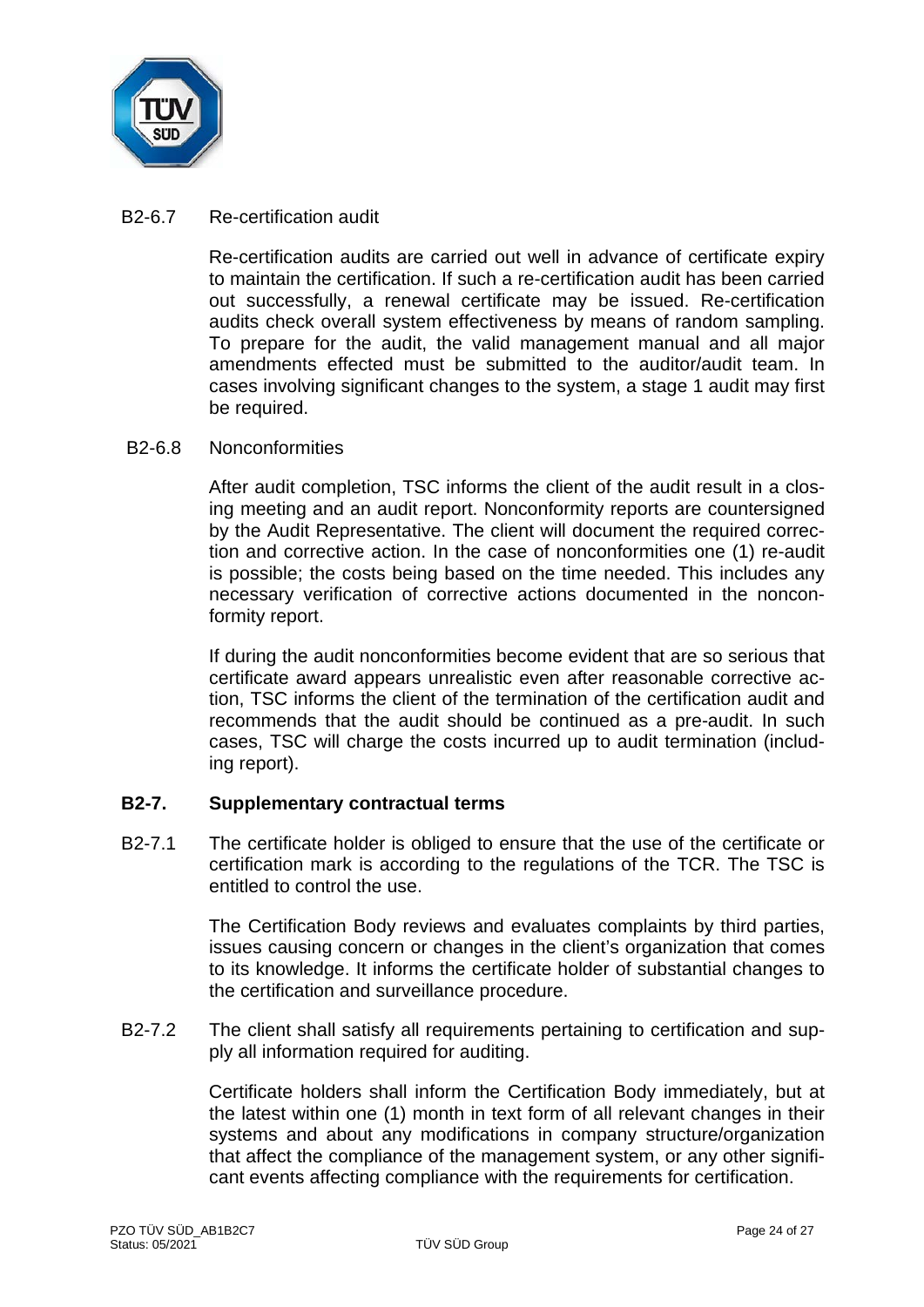

These changes may include but are not limited to:

- legal or organizational status,
- commercial status or ownership,
- organization and/or management (including individual changes in key personnel),
- contact address and the addresses of sites,
- scope of operations under the certified management system, and
- significant changes to the management system and processes including planned changes if requested by the Certification Body or scheme.

In addition, certificate holders shall document internal and external complaints relating to their management systems as well as implemented corrective action and provide such information during the audit.

Despite the fact that TSC normally informs the certificate holder of due surveillance/re-certification audits, it is also the responsibility of the certificate holders to request such audits at least three (3) months before they become due within the 12-month-cycle in order to maintain the validity of a certificate.

- B2-7.3 Changes in the standards, underlying codes of practise or other regulations shall apply as binding – under consideration of transition periods.
- B2-7.4 Integrated management systems must allow specific aspects of individual systems to be identified.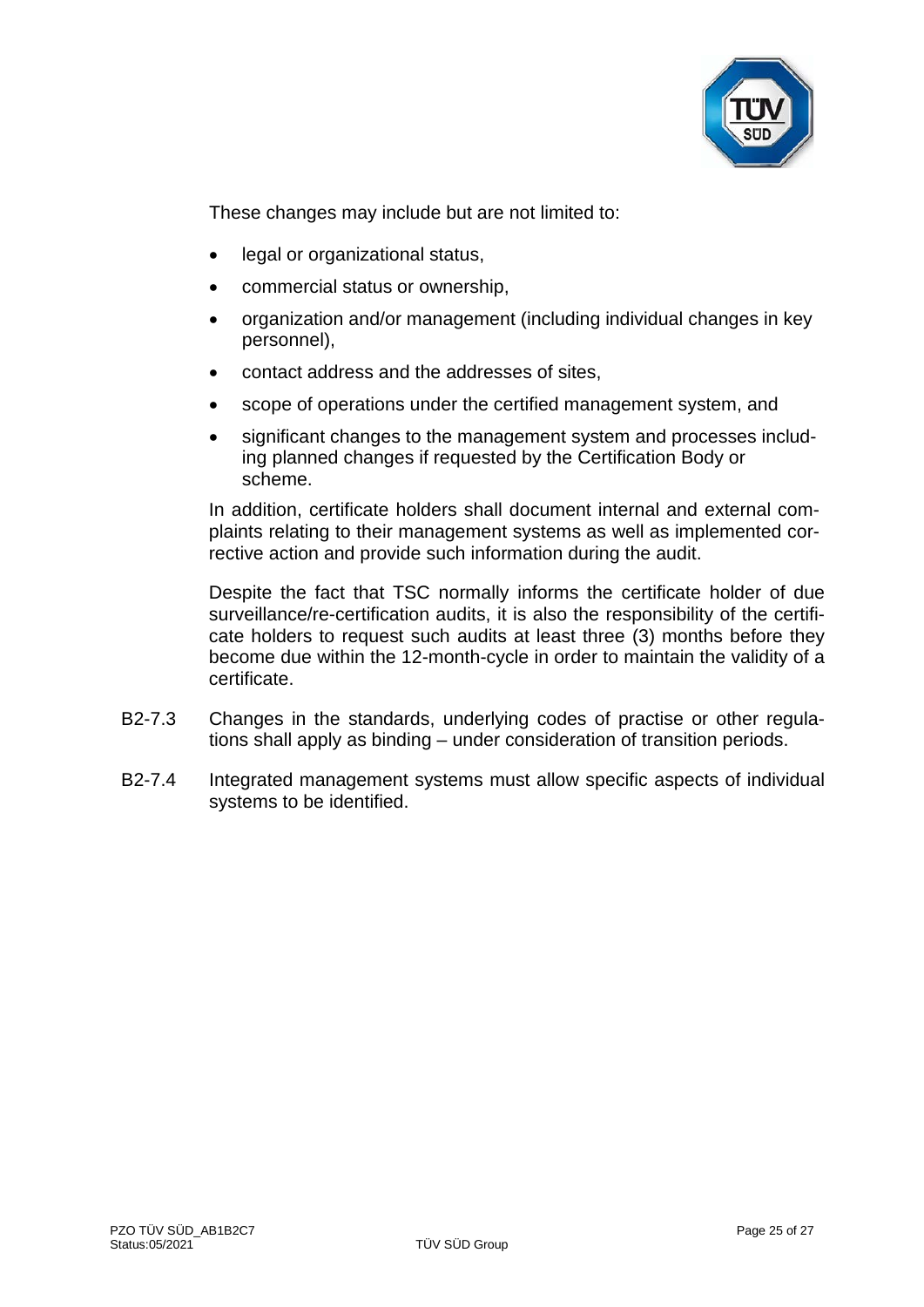

**C7) Special terms and conditions for the area of grid compatibility – Certification of Power Generating Units (PGU), Systems and Storage Systems (PGS) as well as their Components according to FGW e.V. Fördergesellschaft Windenergie, a German public association for the renewable energy sector) Technical Guideline Part 8 (TG 8), TÜV SÜD Industrie Service GmbH (TÜV SÜD IS) and TÜV SÜD Product Service GmbH (TÜV SÜD PS)**

> (These terms and conditions supplement or amend parts A and B as follows:)

# **C7 -> A Module A**

- C7-1. -> A-1.8 A-1.18 I: Not applicable to PGS certification
- C7-2. -> A-1.13 Only applicable to the certification of PGUs and components in cases where a site visit to the manufacturing facility or other sites is necessary in accordance with FGW e.V. TR8.
- C7-3. -> A-5. Only applicable to test specimens in the case of component certification. Also excluded from statutory retention are large-scale components such as flexible AC transmission systems (FACTs).
- C7-4. -> A-6. Only applicable to PGU and component certification.

# **C7 -> B Module B**

- C7-5. -> B1-1.1 The provision of test specimens for the certification of PGUs, PGSs, and large-scale components will be regulated in individual agreements.
- C7-6. -> B1-1.2 Only applicable if test specimens are tested in a TSC laboratory or a laboratory commissioned by TSC.
- C7-7. The following deadlines must be observed:
- C7-7.1 The Certification Body must be notified without delay and in writing within three months of any change in the company name of the PGU manufacturer.
- C7-7.2 All changes related to the holder of the PGS certificate must be submitted to the Certification Body in writing within three months.